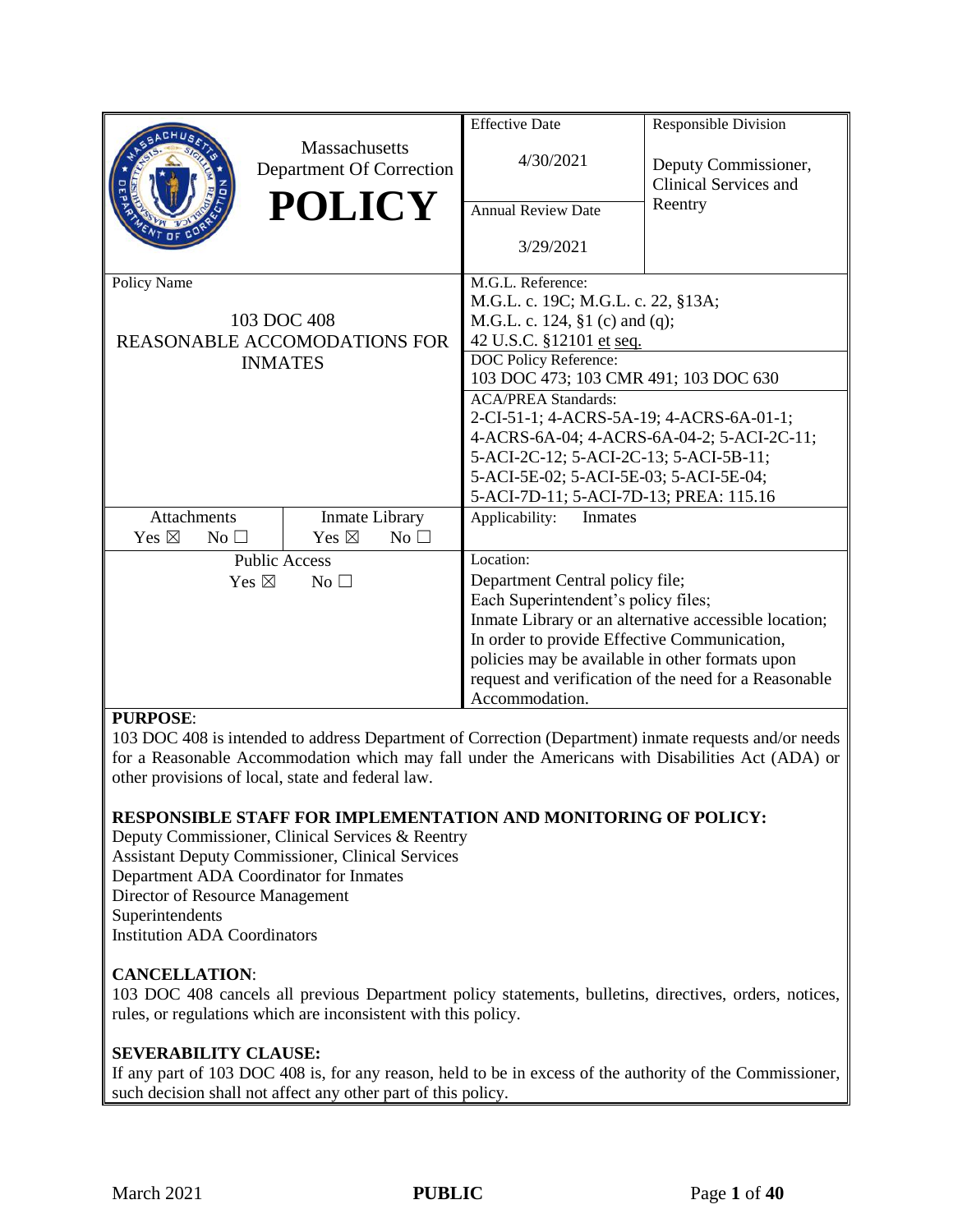## **TABLE OF CONTENTS**

| 408.01 | <b>Department Policy</b>                                                                                              | 3  |
|--------|-----------------------------------------------------------------------------------------------------------------------|----|
| 408.02 | Definitions                                                                                                           | 4  |
| 408.03 | Self-Evaluation and Compliance Plan                                                                                   | 6  |
| 408.04 | Department ADA Coordinator for Inmates                                                                                | 7  |
| 408.05 | <b>Institution ADA Coordinator</b>                                                                                    | 8  |
| 408.06 | New Inmate Admission                                                                                                  | 9  |
| 408.07 | <b>Requests for Reasonable Accommodations</b>                                                                         | 10 |
| 408.08 | Appeal                                                                                                                | 15 |
| 408.09 | <b>Inmate Work Programs</b>                                                                                           | 16 |
| 408.10 | <b>Auxiliary Aids and Services</b>                                                                                    | 16 |
| 408.11 | Auxiliary Aids and Services for Inmates Who are Blind, Visually<br>Impaired, Deaf, Hard-of-Hearing, and Late Deafened | 17 |
| 408.12 | Training                                                                                                              | 23 |
| 408.13 | <b>Inter-Institutional Transfers</b>                                                                                  | 23 |
| 408.14 | <b>Staff Access</b>                                                                                                   | 24 |
| 408.15 | Grievance Procedures Under the ADA                                                                                    | 24 |
| 408.16 | Suspensions During Emergency or to Further Legitimate Security<br>Interests                                           | 25 |
|        |                                                                                                                       |    |

## **ATTACHMENTS**

| Attachment A | <b>Request for Reasonable Accommodation</b>               | 26 |
|--------------|-----------------------------------------------------------|----|
| Attachment B | <b>Request for Reasonable Accommodation Appeal</b>        | 28 |
| Attachment C | <b>Medical Restrictions Form</b>                          | 30 |
| Attachment D | <b>Accommodation Approval Memorandum</b>                  | 31 |
| Attachment E | Inmate Orientation to ADA                                 | 33 |
| Attachment F | <b>Telecommunication Aids and Services</b>                | 34 |
| Attachment G | <b>Disability Accommodation Resources Assessment Form</b> | 36 |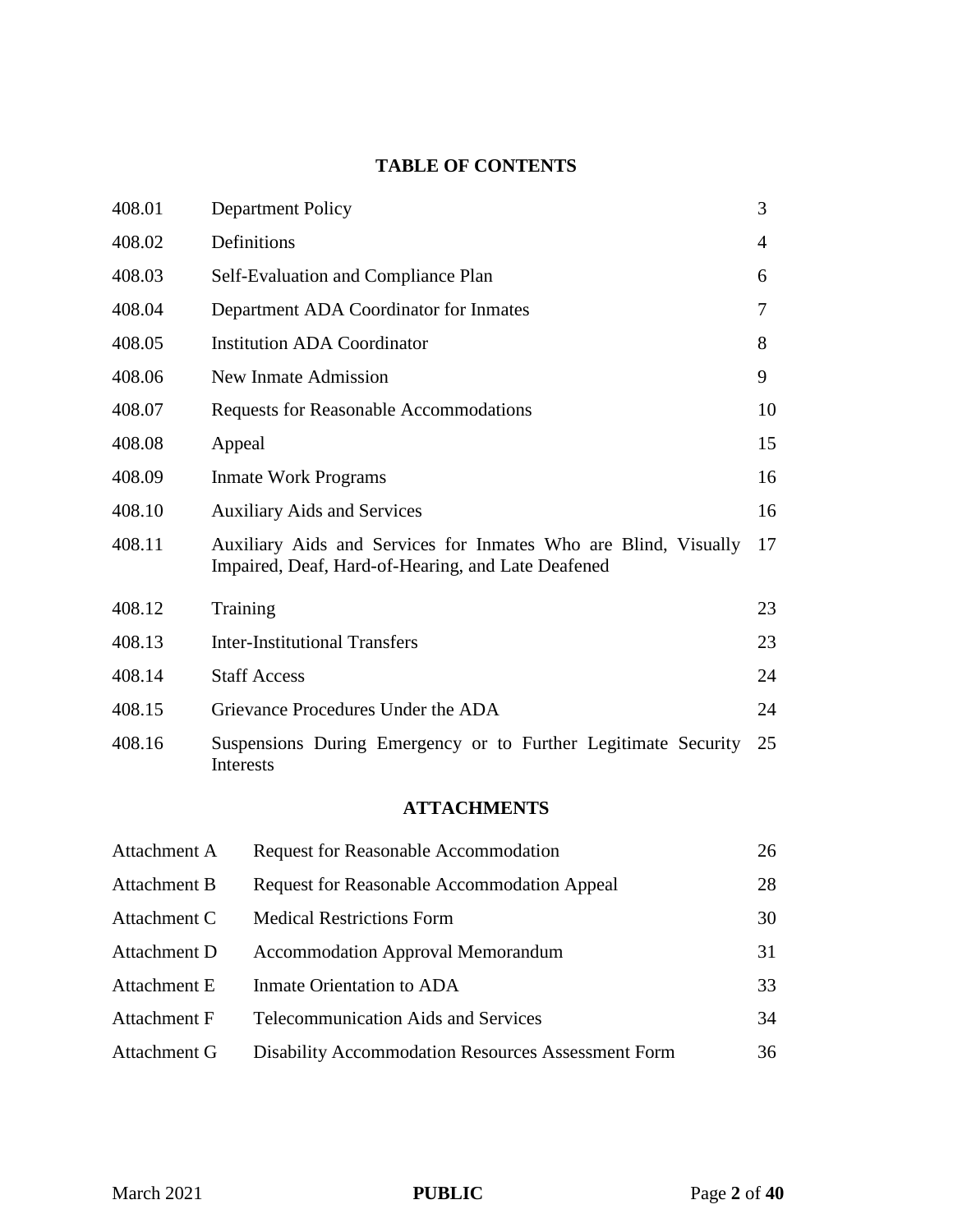### **408.01 DEPARTMENT POLICY**

It is the Department's policy not to discriminate against any person protected by the ADA. The Department shall ensure that its programs, activities and services, when viewed in their entirety, are readily accessible to, and usable by, Inmates with a Disability.

The Department shall provide inmates access to trained, qualified individual(s) who are educated in the problems and challenges faced by inmates with physical and/or mental impairments. These individuals shall be knowledgeable in programs designed to educate and assist Inmates with a Disability, as well as in all the legal requirements for the protection of Inmates with Disabilities.

The Department shall make its programs, services, and activities accessible to all Inmates with a Disability. Consistent with 28 C.F.R. §§ 35.130(h), 35.139(a)-(b), 35.150(a)(3), the Department need not provide accommodations in the following circumstances:

- (a) If the accommodation will result in a fundamental alteration in the nature of a program, activity, or service or in undue financial or administrative burdens. The decision that an accommodation would result in a fundamental alteration or in undue financial or administrative burdens must be made by the Commissioner or designee, after considering all resources currently available for use in the funding and operation of Department programs and services, and must be accompanied by a written statement of reasons documenting that conclusion, in accordance with 28 C.F.R. §§ 35.150(a)(3) and 35.164;
- (b) If the accommodation will result in actual risks or impairment of the safe operation of a Department program, activity, or service, in accordance with 28 C.F.R. § 35.130(h);
- (c) If the inmate seeking to participate in or benefit from the Department program, activity, or service, poses a Direct Threat to the health or safety of the inmate or others. To determine whether an inmate poses a Direct Threat, the Department must make an individualized assessment, based on reasonable judgment that relies on current medical knowledge or on the best available objective evidence, to ascertain: the nature, duration, and severity of the risk; the probability that the potential injury will actually occur; and whether reasonable modifications of policies, practices, or procedures or the provision of Auxiliary Aids or Services will mitigate the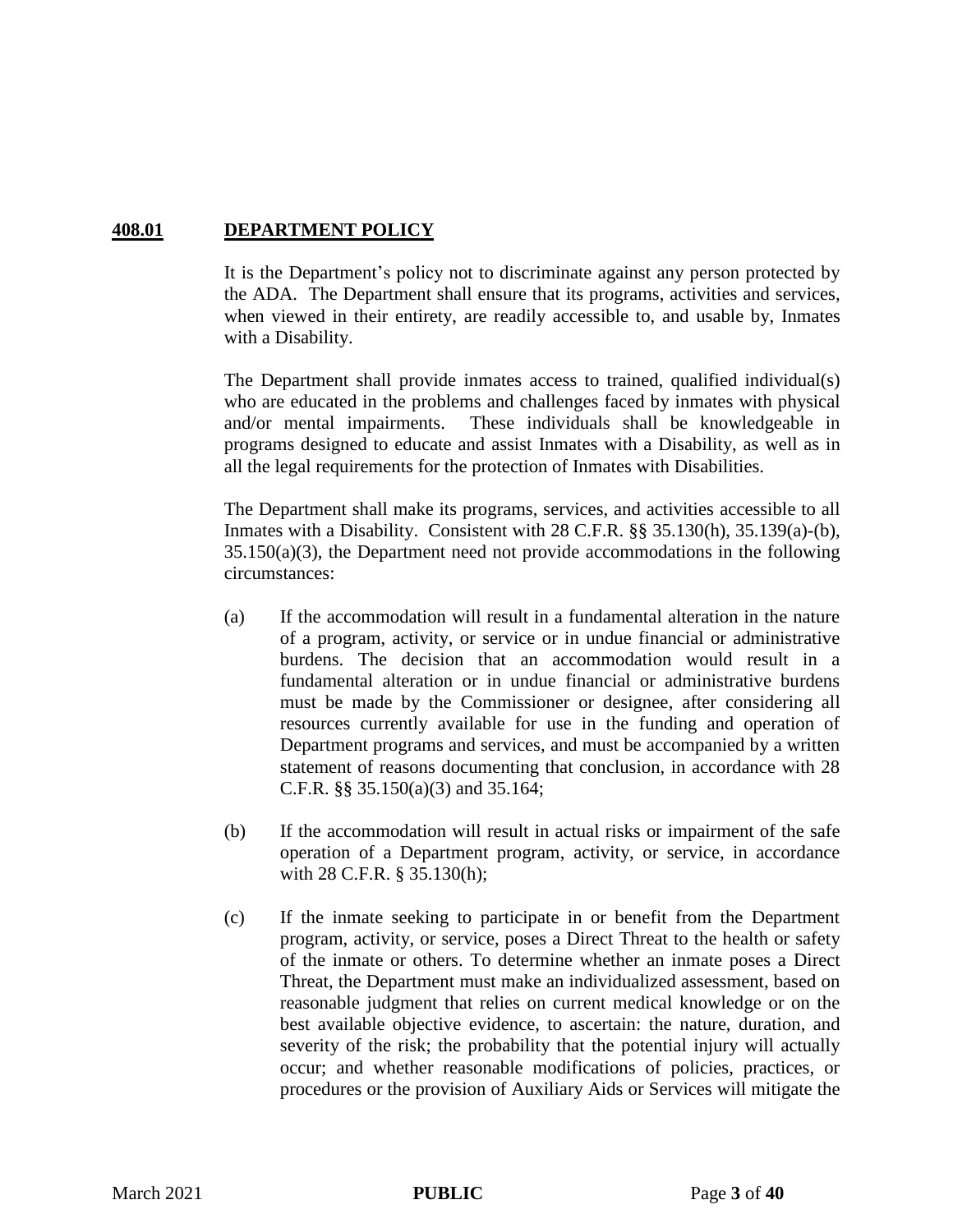risk, in accordance with 28 CFR § 35.139 (b).

#### **408.02 DEFINITIONS**

Americans with Disabilities Act (ADA): A federal law that prohibits discrimination based on disability, as set forth in 42 U.S.C. §12101 *et seq*.

ADA Record: File folder containing inmate ADA-related documents that shall follow the inmate if they transfer to another Department institution.

Auxiliary Aids and Services: Appropriate specialized equipment and/or services designed to assist in providing an inmate with a Disability access to programs, services, activities and/or benefits within the Department. (Examples of Auxiliary Aids and Services include, but are not limited to: qualified interpreters, notetakers, large-print written materials, telecommunication devices for the Deaf (TDD), assistive listening devices and open/closed captioning, wheelchairs, canes.)

Blind: Refers to an inmate whose central visual acuity does not exceed 20/200 in the better eye with correcting lenses, or whose visual acuity is greater than 20/200 but is accompanied by a limitation in the fields of vision such that the widest diameter is 20 degrees or less.

CapTel Telephones: A specialized telephone that permits verbal communication in the same manner as a traditional telephone and automatically connects to a captioning service that transcribes the content of the conversation, which provides captions on the device's built-in screen.

Deaf: Denotes individuals who cannot hear or who, as a result of hearing loss, are impaired in processing linguistic information through hearing, with or without amplification.

Department ADA Coordinator for Inmates: The individual designated by the Deputy Commissioner who is responsible for coordinating the Department's compliance with the ADA as it relates to inmates and the provisions of 103 DOC 408.

Direct Threat: A significant risk to the health or safety of the Deaf or Hard-of-Hearing inmate or others that cannot be eliminated by a modification of policies, practices, or procedures, or by the provision of Auxiliary Aids and Services as provided in 28 CFR § 35.139.

Disability Accommodation Resources Assessment: An assessment by the Department's Institution ADA Coordinator and/or the Department's ADA Coordinator for Inmates of the inmate's hearing related or sight related needs so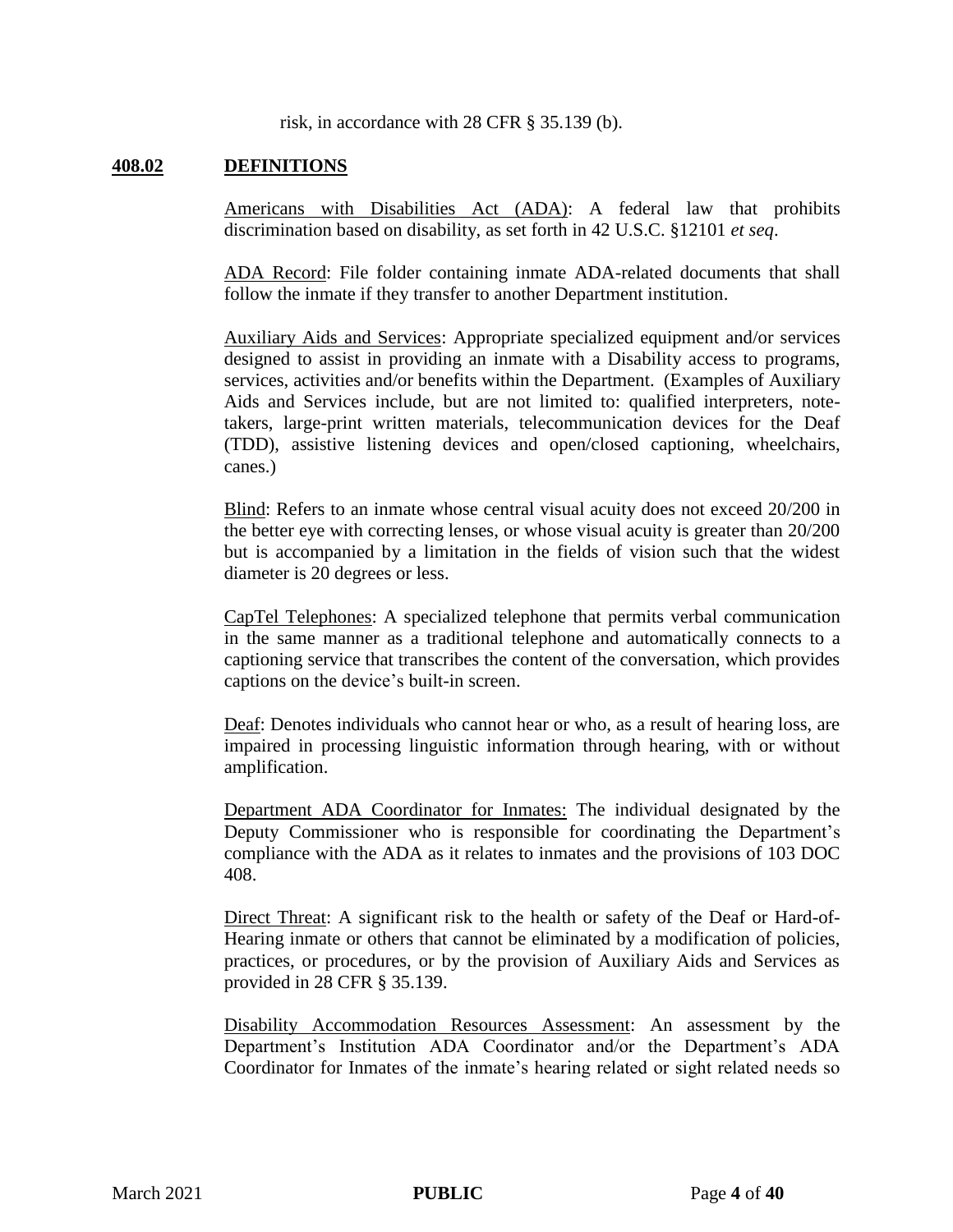that they may effectively communicate and have effective, meaningful, and substantially equal access to Department programs, services, and activities.

Effective Communication: Communication that is as clear and understandable to persons with disabilities as it is for persons who do not have disabilities.

Hard-of-Hearing: An inmate who has some degree of hearing loss ranging from mild to profound.

Inmate with a Disability: An inmate who has a physical or mental impairment that substantially limits one or more major life activities; or who has a record or history of such impairment; or is perceived or regarded as having such impairment.

Institution ADA Coordinator: The individual designated by the Superintendent responsible for ensuring institution compliance with the ADA as it applies to inmates and 103 DOC 408.

Late Deafened: An inmate who has a severe to profound hearing loss, which occurred after his/her/their development of speech and language.

Major Life Activities: In general, activities that include, but are not limited to, caring for oneself, performing manual tasks, walking, seeing, hearing, speaking, breathing, eating, standing, bending, communicating, learning and working. Major life activities also include the operation of a major bodily function, including but not limited to, functions of the immune system, organs, skin, normal cell growth, digestive system, bowel and bladder.

Massachusetts Commission for the Deaf and Hard-of-Hearing (MCDHH): MCDHH is the principal agency in the Commonwealth working on behalf of people of all ages who are Deaf and Hard-of-Hearing.

Psychologically Disabled: An inmate who has a record of, or is regarded as having, one or more mental disorders, as defined in the American Psychiatric Association's Diagnostic and Statistical Manual of Mental Disorders.

Physically Disabled or a Person with a Physical Disability: A term that refers to an inmate who has a chronic physical infirmity or impairment, whether congenital or resulting from bodily injury, organic processes, or changes from illness, including but not limited to, epilepsy, blindness, deafness or hearing impairment, or reliance on a wheelchair or other remedial appliance or device.

Qualified Sign Language Interpreter: A sign language interpreter certified by the National Registry of Interpreters for the Deaf or approved by the Massachusetts Commission for the Deaf and Hard-of-Hearing who can interpret effectively,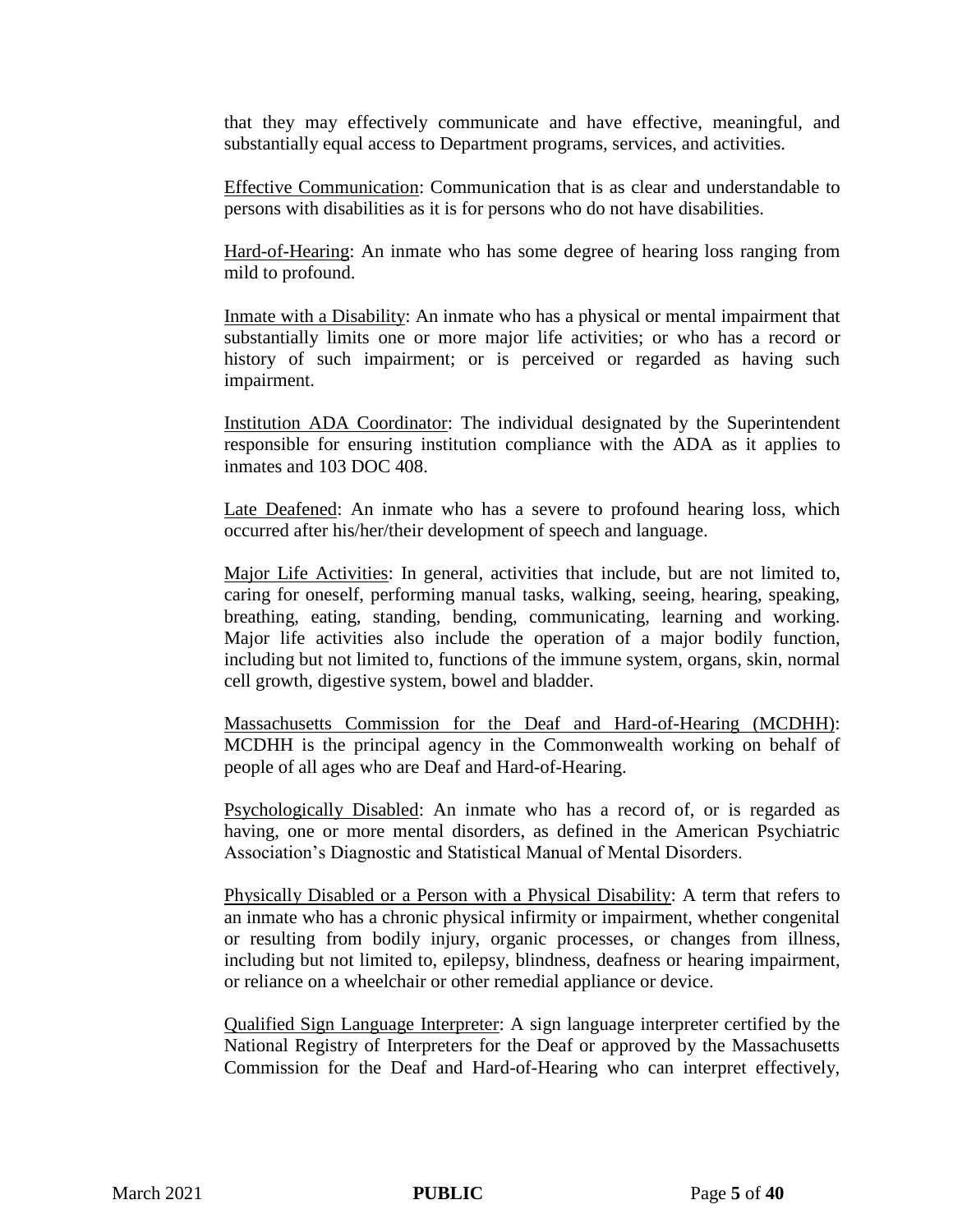accurately, and impartially, both receptively and expressively, using American Sign Language (ASL).

Reasonable Accommodation: Any modification or adjustment to a program, activity or service that enables an Inmate with a Disability to participate in the program, activity or service, but which modification or adjustment does not cause undue hardship to the Department.

Substantial Limitation: An impairment that significantly restricts an inmate's ability to perform a Major Life Activity.

TTY device: A device which allows text communication over a telephone line designed for use by persons with a hearing disability.

#### **408.03 SELF-EVALUATION AND COMPLIANCE PLAN**

Each Superintendent's objective shall be to provide an environment in their institution which is accessible to persons with a disability. Each Superintendent is required to annually conduct a self-evaluation of the institution, including its programs, activities, services, administrative manuals, guides, policies, procedures, practices, directives, and memoranda. Each Superintendent shall ensure that a self-evaluation plan analyzes whether institution policies, procedures and practices adversely affect the full participation of Inmates with a Disability in its programs, activities and services. Each Superintendent shall then develop a compliance plan to ensure that modifications, which do not fundamentally alter the program, service or activity, and/or which do not cause undue hardship to the Department, are made.

- 1. Each Superintendent shall self-evaluate by:
	- a. Examining each program, activity and service in its entirety to determine whether any physical or other barriers to access exist;
	- b. Reviewing institution policies, procedures and practices to determine whether any exclude or limit the participation of Inmates with a Disability in its programs, activities or services;
	- c. Reviewing institution policies, procedures and practices to ensure Effective Communication with all inmates, including Inmates with a Disability;
	- d. Reviewing institution policies, procedures and practices to ensure they include provisions for inmates with visual impairment, hearing impairments and/or mobility impairments. This review shall include determining a method for securing these provisions, including guidance on when and where these provisions shall be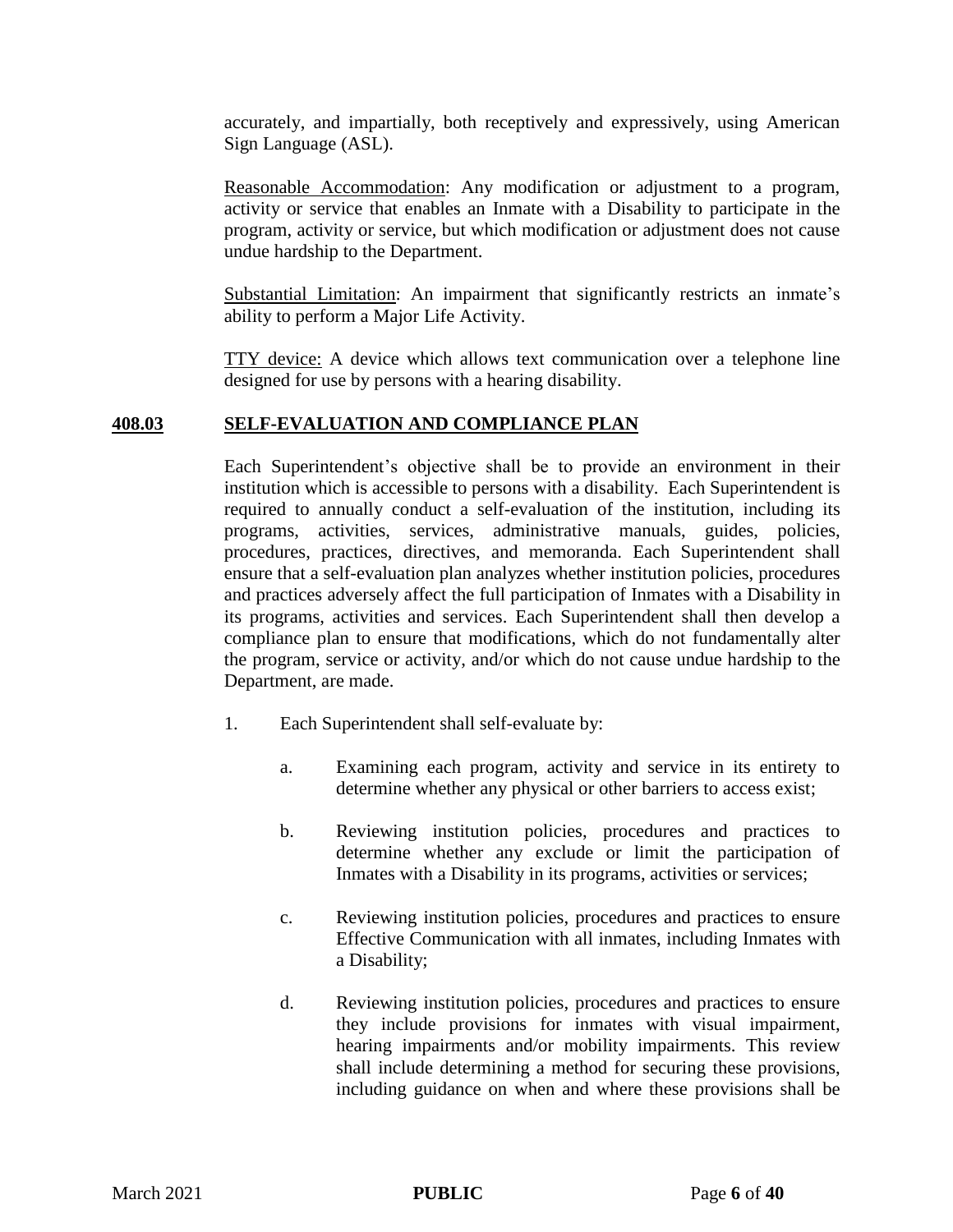provided. Where equipment is used as part of the program activity or service, an assessment shall be made to ensure the equipment is usable by inmates with visual, hearing, mobility, or other impairments and that said equipment is in working order;

- e. Reviewing institution procedures to ensure that all evacuation plans address the needs of Inmates with a Disability during an emergency;
- f. Reviewing institution policies and procedures to ensure inmates with mobility impairments are provided access to group activity in accordance with 103 DOC 473, *Inmate Self Improvement Groups*;
- g. Ensuring staff are familiar with institution policies and procedures pertaining to inmates with disabilities and ensuring that training is provided to staff.
- 2. Each Superintendent shall develop a compliance plan that addresses the necessary modifications noted in the self-evaluation which does not fundamentally alter the program, activity or service, or cause undue hardship to the Department. The compliance plan shall also justify any exclusionary or limiting policies or practices that will not be modified.
- 3. Each Superintendent shall submit a copy of the annual self-evaluation assessment or any updated self-evaluation assessment to the Department ADA Coordinator for Inmates and the Director of Resource Management.

#### **408.04 DEPARTMENT ADA COORDINATOR FOR INMATES**

The Deputy Commissioner of Clinical Services and Reentry shall appoint a Department ADA Coordinator for Inmates from the Health Services Division (HSD), who shall be knowledgeable regarding the ADA, as well as other provisions of relevant local, state and federal laws. The duties of the Department ADA Coordinator for Inmates shall include, but not be limited to, the following:

- 1. Develop procedures for the prevention of discrimination against Inmates with a Disability;
- 2. Conduct annual reviews of the Department's administrative directives, policies and institution procedures and recommend changes to assist in compliance with the ADA;
- 3. Consult with institution and Department administrators to coordinate, plan, and purchase adaptive equipment for Inmates with a Disability;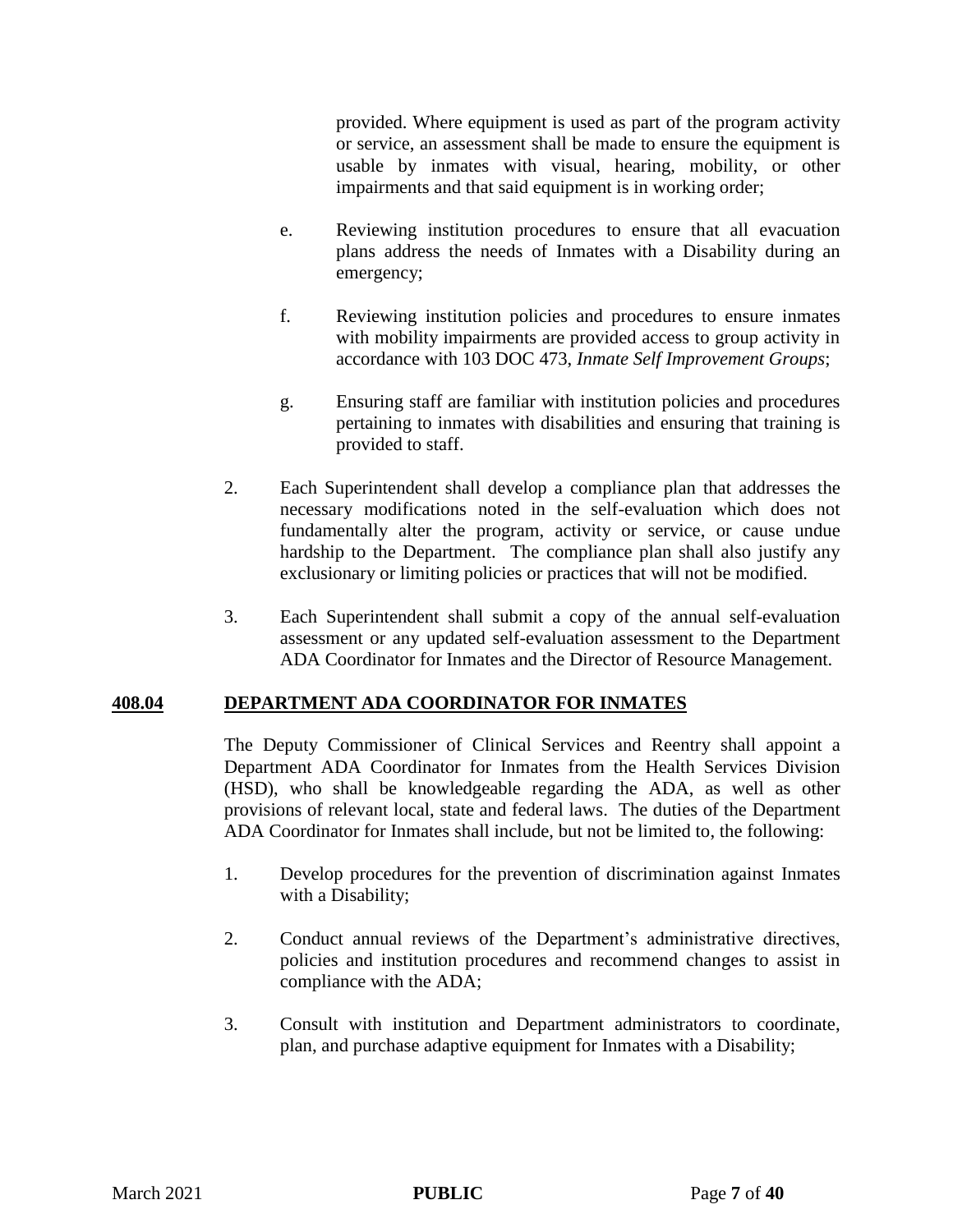- 4. Consult with the Director of Resource Management, and recommend structural changes, where warranted, to comply with ADA requirements;
- 5. Consult with the Assistant Deputy Commissioner (ADC) of Clinical Services and Reentry/designee, to implement practices which enable Inmates with a Disability to be placed in institutions appropriate for specific disabilities, consistent with safety and security;
- 6. Coordinate with outside service providers for the provision of Reasonable Accommodations for Inmates with a Disability, consistent with safety and security;
- 7. Consult with the Director of the Division of Staff Development to:
	- a. Coordinate training for all staff on the requirements of this policy;
	- b. Provide assistance to staff, including all Institution ADA Coordinators, in determining whether and how Reasonable Accommodations may be provided;
	- c. Facilitate ongoing specialized training for all Institution ADA Coordinators;
- 8. Review monthly Institution ADA Coordinator reports related to ADA activity and compile statistics for a semi-annual composite report to the Commissioner;
- 9. Ensure prompt responses to questions regarding this policy and/or ADA requirements and full compliance with this policy and/or ADA requirements;
- 10. Act as appellate authority regarding requests for Reasonable Accommodations.

#### **408.05 INSTITUTION ADA COORDINATOR**

Generally, the Deputy Superintendent of Reentry at each Institution shall act as the Institution ADA Coordinator for Inmates. The Institution ADA Coordinator shall be trained in the requirements of this directive and all ADA requirements that are relevant to the Institution ADA Coordinator's duties. The Institution ADA Coordinator's duties shall include, but not be limited to, the following:

1. Review proposed and existing directives, policies and procedures to assess compliance with Department guidelines. Provide recommendations to the Superintendent for potential corrective action;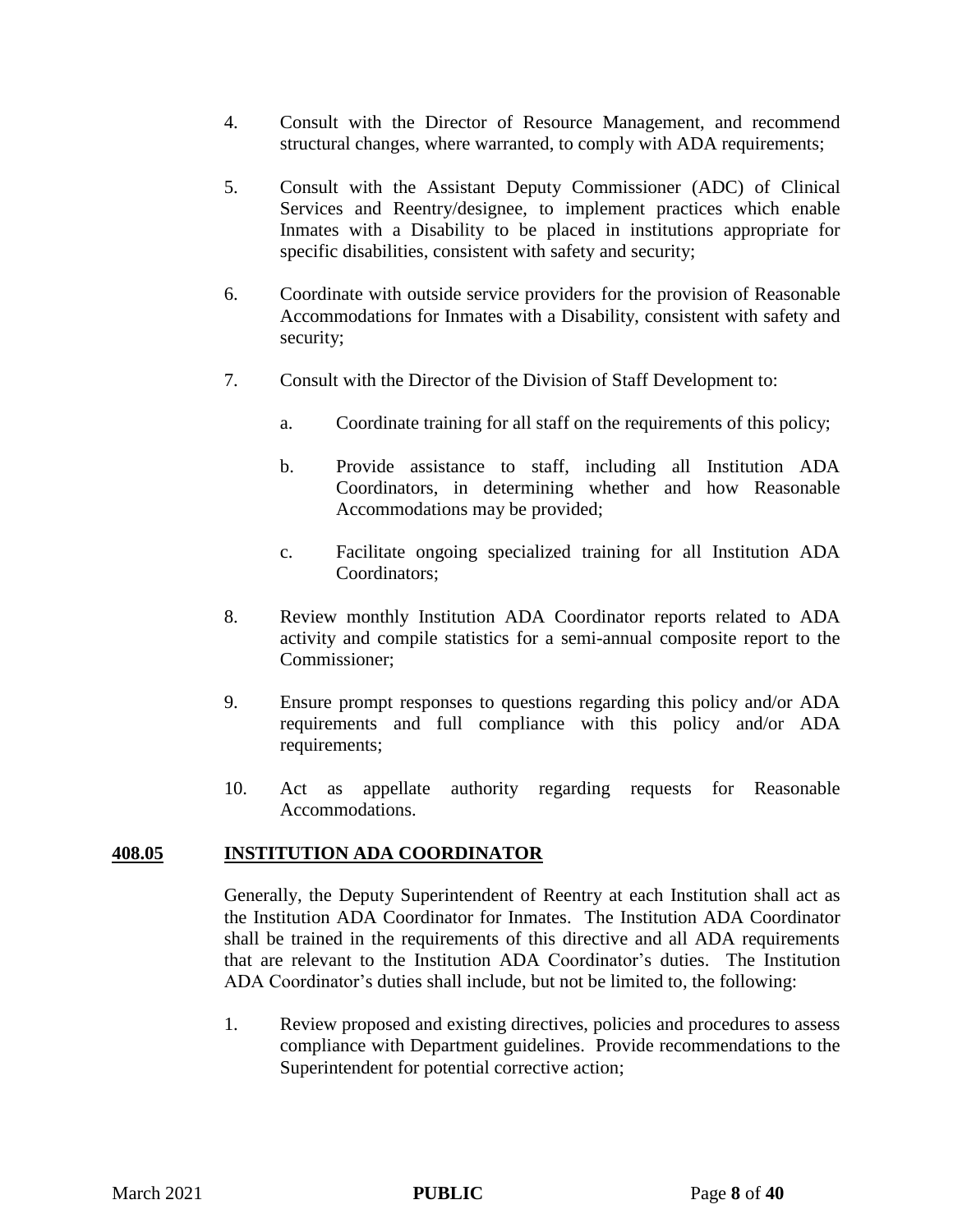- 2. Receive copies of all inmate requests for Reasonable Accommodation;
- 3. Engage the inmate in dialogue regarding their request for a Reasonable Accommodation(s);
- 4. Conduct timely initial processing of all inmate requests for accommodations;
- 5. Consult with the appropriate staff to address requests for accommodation;
- 6. Ensure that each inmate request for a Reasonable Accommodation(s), whether verbal or in writing, is addressed. If the request is verbal, the Institution ADA Coordinator shall attempt to ensure that the inmate completes the Department's **Request for Reasonable Accommodation**  Form, attached hereto as Attachment A. If the inmate refuses to or is incapable of completing the form, the Institution ADA Coordinator shall ensure that the form is completed by staff, noting the refusal or the reason assistance was needed;
- 7. Conduct Disability Accommodation Resources Assessment of inmates identified as having hearing-related or sight-related disability. The **Disability Accommodation Resources Assessment Form** is attached hereto as Attachment G;
- 8. Ensure that each housing unit, library, or alternative accessible location, has adequate copies of the Department's Request for Reasonable Accommodation Forms and that there is assistance available for those inmates who, for reason of disability, are not able to independently complete the form;
- 9. Ensure that appropriate documentation concerning an inmate's Reasonable Accommodation(s) is maintained in the inmate's ADA Record;
- 10. Submit a monthly ADA activity report to the Superintendent and the Department's ADA Coordinator for Inmates as required.

#### **408.06 NEW INMATE ADMISSION**

1. Booking, medical, or orientation staff shall ask newly admitted inmates, within the first twenty-four (24) hours of arrival, if he/she/they require an accommodation because of a disability and shall record the inmate's response. Booking staff responsible for intake at each institution shall provide all newly admitted inmates to that institution with a copy of an **Inmate Orientation to ADA** form (Attachment E) to be reviewed and signed by the inmate and the staff providing the form. If an inmate states that they require an accommodation because of a disability, or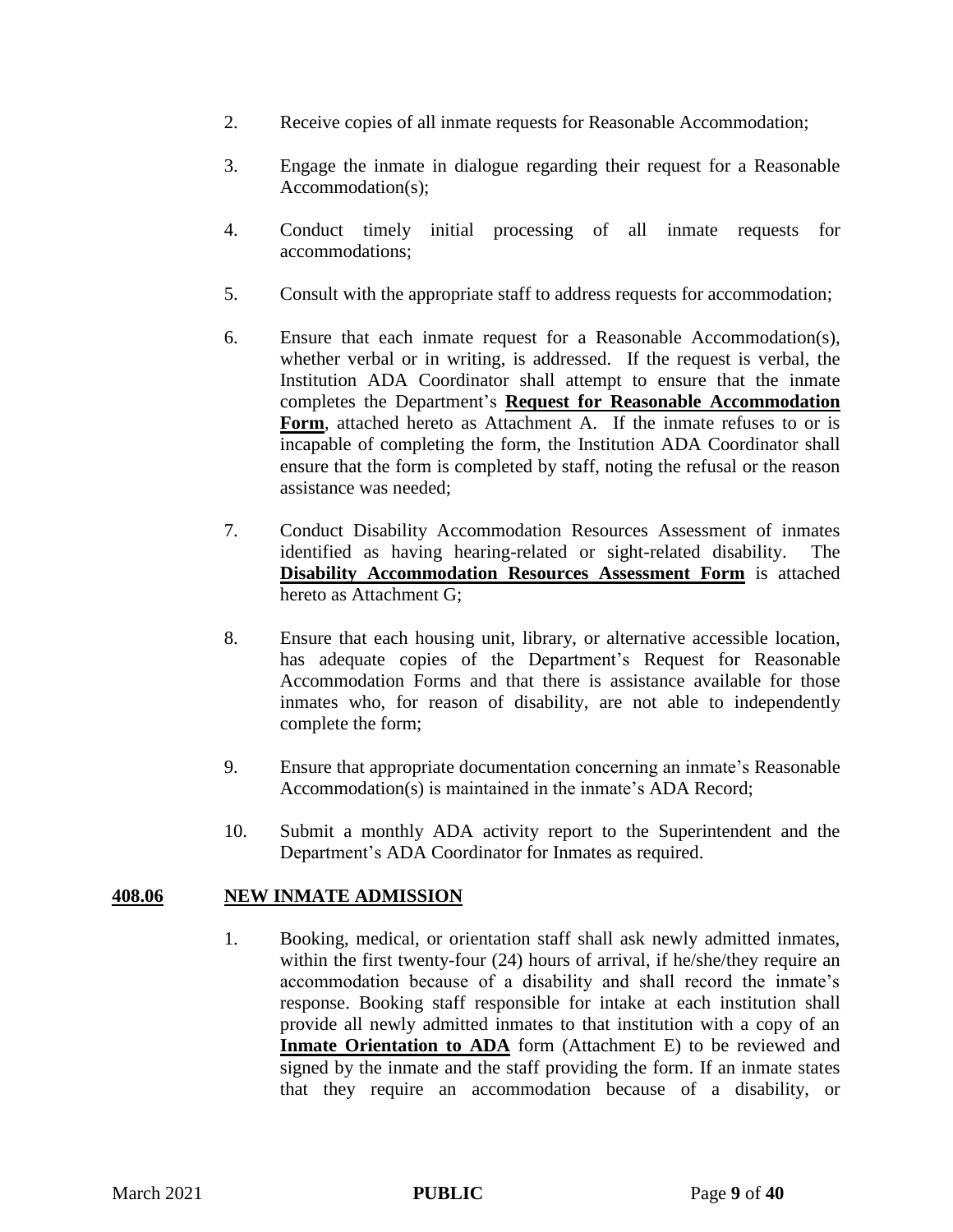alternatively, where staff have reason to believe a disability exists, the designated staff person shall provide the inmate with the Inmates with Disabilities Notice of Rights Under the Americans with Disabilities Act and a copy of 103 DOC 408, *Reasonable Accommodations for Inmates*. Additionally, staff shall notify inmates of all telecommunication services and devices available at the institution by providing the **Telecommunication Aids and Services for Effective Communication** form (Attachment F). Moreover, said staff person shall, as soon as practicable, inform the Institution ADA Coordinator or designee of the newly admitted inmate's request and/or need for an accommodation within twenty-four (24) hours of the inmate's arrival.

2. Whenever it is determined that a newly admitted inmate is Deaf or Hardof-Hearing, Blind, or has other physical or mental impairments which significantly limit access to programs and services in the institution, they shall be evaluated by the appropriate medical/mental health staff within seventy-two (72) hours of admittance for assessment and classification consistent with safety and security. Those inmates who did not receive the Inmates with Disabilities Notice of Rights Under the Americans with Disabilities Act and a copy of 103 DOC 408, *Reasonable Accommodations for Inmates*, pursuant to 103 DOC 408.06 (1), shall receive a copy of the same. If an inmate is unable to effectively read or communicate through written English as a result of their disability, the Institution ADA Coordinator shall promptly provide the inmate with those Auxiliary Aids and/or Services necessary so the inmate may effectively communicate and receive effective and substantially equal access to all programs, services and activities. Inmates who are sight impaired shall receive large print copies or audio tape, if appropriate. Inmates who are Deaf and Hard-of-Hearing and whose primary language is American Sign Language (ASL) shall promptly be provided with a Qualified Sign Language Interpreter services. The Department shall ensure that all inmates have access to 103 DOC 408.

#### **408.07 REQUESTS FOR REASONABLE ACCOMMODATIONS**

- A. How to Initiate a Request for Reasonable Accommodations:
	- 1. An inmate's request for Reasonable Accommodation may be initiated in one of three (3) ways:
		- (a) by verbal or written request to any Department staff member, including the Institution ADA Coordinator;
		- (b) by a verbal or written request to or from medical/ mental health staff for a medically prescribed accommodation; or,
		- (c) By completion of the Request for Reasonable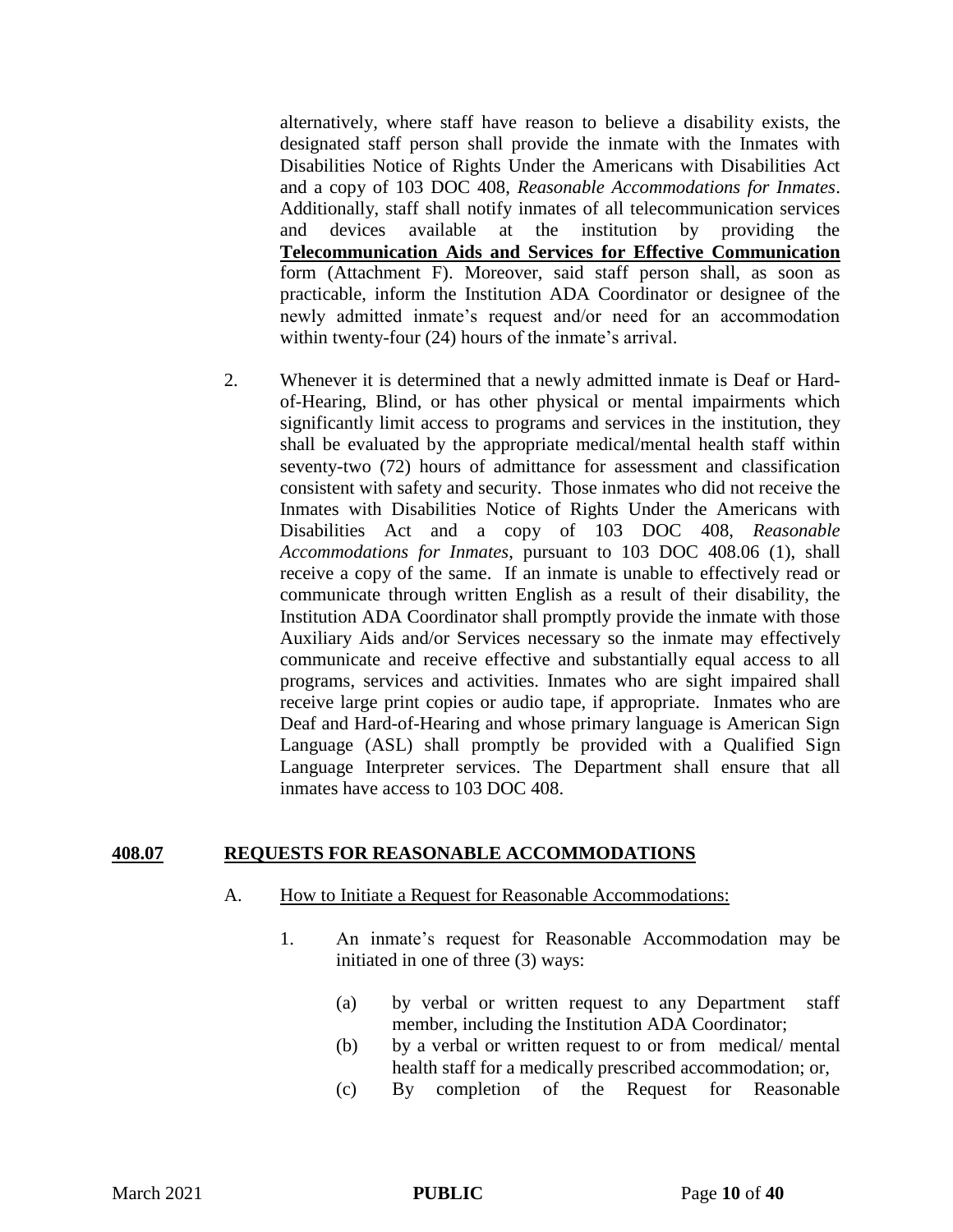#### Accommodation Form (Attachment A).

- 2. When a request for a Reasonable Accommodation is initiated by an inmate directly to the Institution ADA Coordinator, the request shall be reviewed within three (3) business days of receiving a written or verbal request. When a request for a Reasonable Accommodation is initiated by an inmate directly to a staff person it must be provided to the Institution ADA Coordinator the same day it is received. The Institution ADA Coordinator shall evaluate the requested accommodation to determine whether it would present any safety or security concerns, whether it would fundamentally alter the nature of the service, program or activity, whether it would create an undue financial burden, and, if necessary, whether there are feasible alternative ways of accommodating the special need. In making these determinations, the Institution ADA Coordinator shall consult with the Superintendent and may consult with the appropriate correctional, medical and/or mental health staff. The decision to modify or deny an accommodation that would result in a fundamental alteration or in undue financial or administrative burdens, or for safety and security concerns, or for the inmate seeking to participate in or benefit from a Department program, activity, or services who poses a Direct Threat to the health and safety of the inmate or others must be made by the Commissioner or their designee and documented with the basis for modifying or denying the accommodation. The Institution ADA Coordinator shall: (1) store this documentation in the inmate's ADA Record; and (2) shall give the inmate a hard copy of this documentation along with written notification of the decision modifying or denying the requested accommodation and notice of the inmate's right to appeal within no more than three (3) days after the decision is rendered.
- 3. Decisions on an inmate's Request for Reasonable Accommodation(s) shall be rendered by the Institution ADA Coordinator within twenty (20) business days from the receipt date.
- 4. Inmates may also initiate requests for a Reasonable Accommodation with the contracted medical/mental health provider via the special needs/restriction process. If the medical restriction is approved, the contracted medical/mental health provider shall inform the Institution ADA Coordinator. The Institution ADA Coordinator shall review the accommodation to determine whether the accommodation would present any safety or security concerns, whether it would fundamentally alter the nature of the service, program or activity, whether it would create an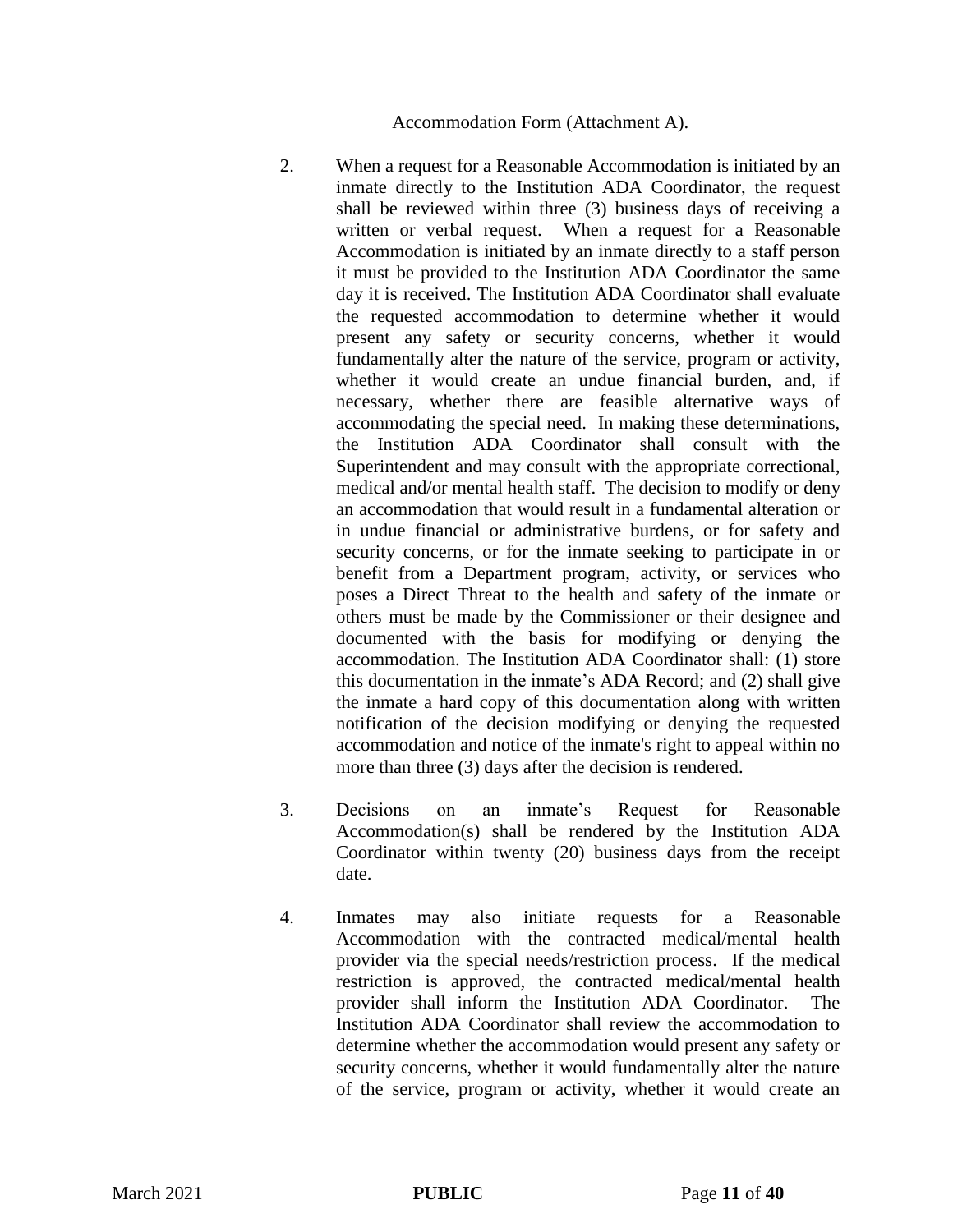undue financial burden and, if necessary, whether there are feasible alternative ways of accommodating the special need.

- 5. An inmate requesting a Reasonable Accommodation, whether through medical/mental health staff or directly to the Institution ADA Coordinator, shall expressly agree in writing to cooperate with the institution in the handling of /their request. Cooperation shall include, but is not limited to, agreeing to be interviewed by institution and/or medical/mental health staff, as well as agreeing to an examination by medical/mental health staff in an effort to resolve the request. Although an inmate's refusal to agree to such cooperation may not result in the outright denial of /their Request for Reasonable Accommodation, their refusal may affect the outcome decision, i.e., the omission of necessary information may cause a denial. An inmate who refuses to cooperate in the handling of a request for Reasonable Accommodation through medical/mental health staff shall sign a medical treatment refusal form.
- 6. Upon receiving notification of a request for Reasonable Accommodation pursuant to 103 DOC 408.07 (1), the Institution ADA Coordinator shall attempt to engage in dialogue with the inmate. The Institution ADA Coordinator shall discuss with the inmate /their impairment(s) which forms the basis of the request.
- 7. After discussing the accommodation with the inmate, the Institution ADA Coordinator shall first assess whether the accommodation is reasonable. If so, the Institution ADA Coordinator shall assess whether the request impacts any safety or security concerns, necessitates any physical plant adjustments, requires accessibility alternatives for a program or service or, whether the request for a Reasonable Accommodation requires a further assessment of the inmate's physical/mental condition.
- 8. If a safety or security concern exists which prohibits the granting of the request, the Institution ADA Coordinator shall assess whether an alternative to the original request exists. If so, and provided this alternative does not present any medical/mental health concerns, the Institution ADA Coordinator shall discuss the alternative with the inmate. After this discussion, if the inmate accepts the alternative, the Institution ADA Coordinator shall indicate a modification decision on the Request for Reasonable Accommodation Form. If there is no alternative, or if the inmate refuses the proposed alternative, the Institution ADA Coordinator shall indicate a denial decision on the Request for Reasonable Accommodation Form. In either instance, the basis for the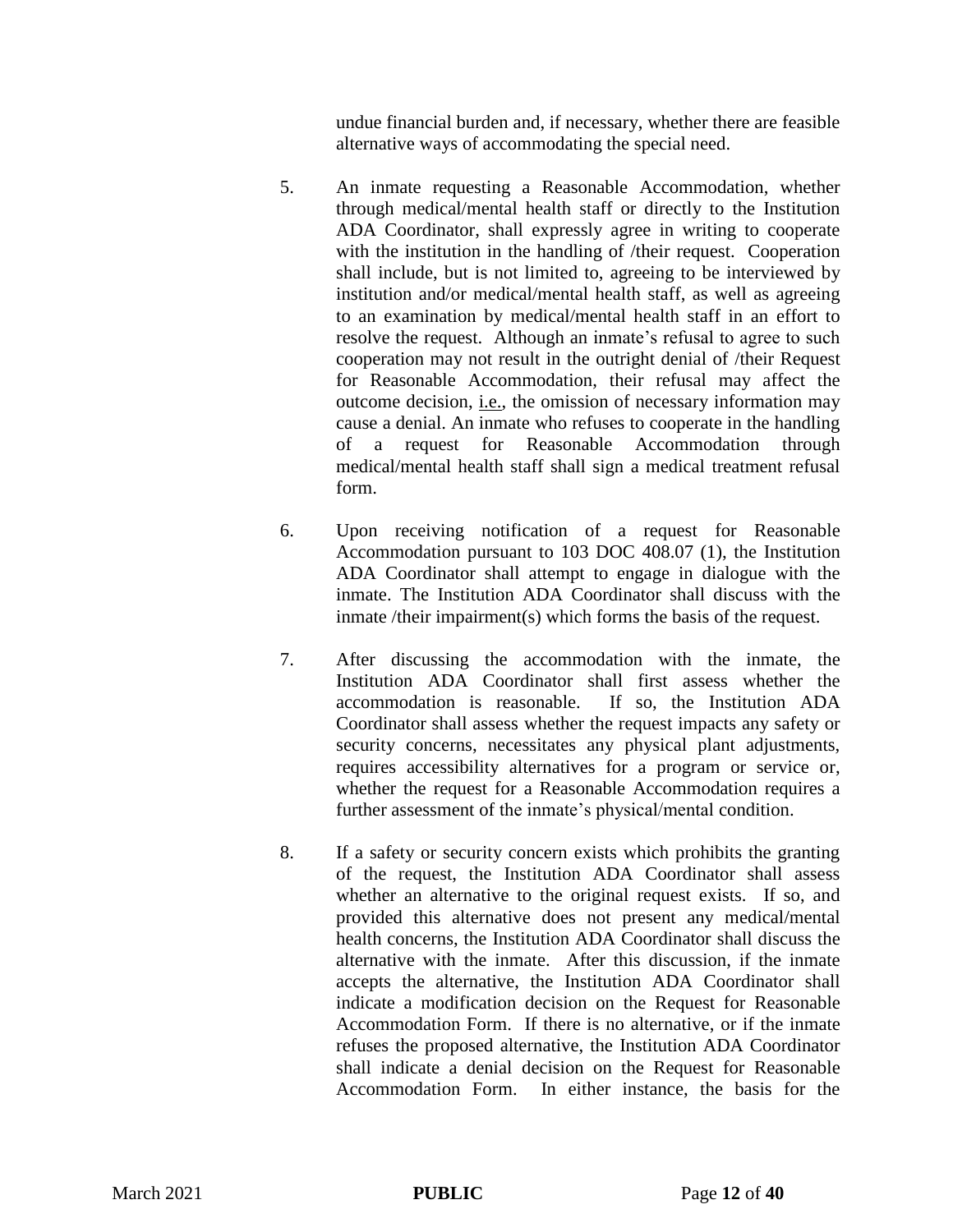decision shall be clearly documented.

- 9. If the accommodation request requires a physical plant adjustment, the Institution ADA Coordinator shall consult with the Superintendent and institution engineering staff to determine the feasibility of the adjustment. If necessary, the Department's Director of Resource Management shall be consulted. If it is determined that an adjustment shall be made, the Institution ADA Coordinator shall ensure that appropriate steps are taken to accommodate the request. They shall indicate on the Request for Reasonable Accommodation Form that the request is granted, indicating the basis for the decision. If it is determined that the adjustment is not able to be provided, the Institution ADA Coordinator shall assess whether an alternative exists. If so, they shall discuss the alternative with the inmate. After this discussion, if the inmate accepts the alternative, the Institution ADA Coordinator shall indicate a modification decision on the Request for Reasonable Accommodation Form. If there is no alternative, or the inmate refuses the proposed alternative, the Institution ADA Coordinator shall indicate a denial decision on the Request for Reasonable Accommodation Form. In either instance, the basis for the decision shall be clearly documented.
- 10. If the accommodation request requires accessibility alternatives for a program or service, the Institution ADA Coordinator shall consult with the appropriate institution staff member who oversees the program or service to determine the feasibility of the request. If necessary, the Department's Director of Program Services shall be consulted. If it is determined that accessibility is warranted, the Institution ADA Coordinator shall ensure that appropriate steps are taken to accommodate the request. They shall indicate on the Request for Reasonable Accommodation Form that the request is granted, indicating the basis for the decision. If it is determined that the accommodation is not able to be provided, the Institution ADA Coordinator shall assess whether an alternative exists. If so, they shall discuss the alternative with the inmate. After this discussion, if the inmate accepts the alternative, the Institution ADA Coordinator shall indicate a modification decision on the Request for Reasonable Accommodation Form. If there is no alternative, or the inmate refuses the proposed alternative, the Institution ADA Coordinator shall indicate a denial decision on the Request for Reasonable Accommodation Form. In either instance, the basis for the decision shall be clearly documented.
- 11. The Institution ADA Coordinator shall store all approved, modified, and or denied Reasonable Accommodation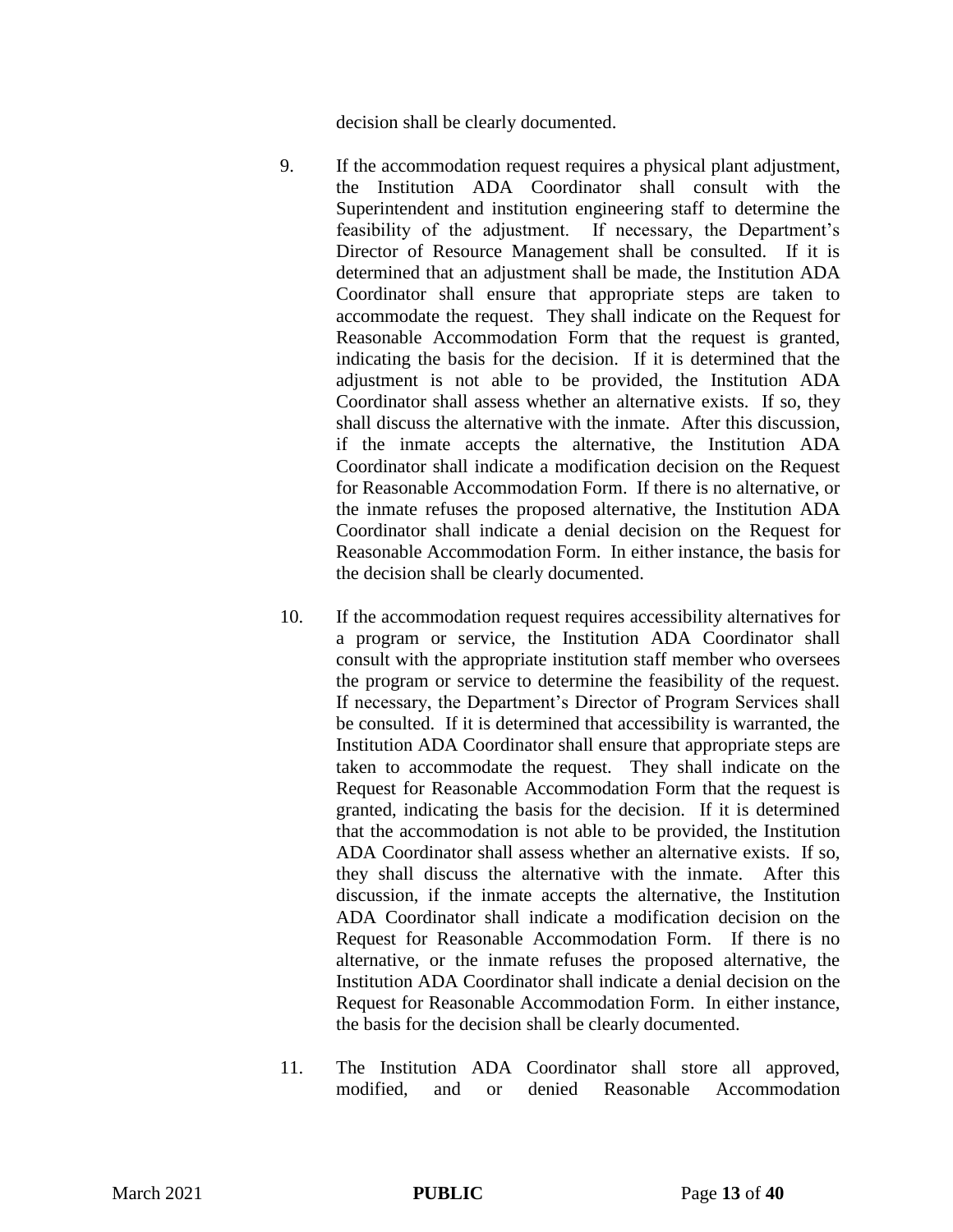documentation in the inmate's designated ADA Record. Additionally, all completed Request for Reasonable Accommodation Forms shall be forwarded to the Department ADA Coordinator for Inmates.

- 12. If the request for Reasonable Accommodation requires an assessment of the inmate's physical/mental health condition, then the Institution ADA Coordinator shall arrange for the inmate to be evaluated by the institution's appropriate medical or mental health care provider. If medical/mental health staff determine that a medically prescribed accommodation is warranted, they shall convey the medical/mental health order to the Institution ADA Coordinator via the **Medical Restrictions Form** (Attachment C) per the 103 DOC 630, *Medical Service* policy, and shall enter the order in the "Restrictions/Limitations/Special Needs" section of the "Medical Restrictions" screen of the Medical Module of the IMS.
- 13. Under no circumstances shall correctional staff substitute their judgment for that of medical/mental health staff where a medical accommodation has been prescribed. Additionally, a determination by medical/mental health staff to not prescribe a medical order or medical accommodation to an inmate shall not preclude the Institution ADA Coordinator or Department ADA Coordinator for Inmates from approving other accommodations that are necessary for the inmate's Effective Communication or effective, meaningful, and substantially equal access to Department programs, services, and activities. All medical orders are valid through the specified expiration date, and shall be reviewed no less than annually. Medically prescribed accommodations will also be reviewed annually, which review will include addressing institution safety and security concerns. Should a medically prescribed accommodation require a modification under these circumstances, the Institution ADA Coordinator shall notify medical/mental health staff of the safety/security concerns so that medical/mental health staff can appropriately modify the prescribed accommodation.
- 14. Upon approval of a Reasonable Accommodation, regardless of how the request was initiated, the Institution ADA Coordinator shall prepare and send an **Accommodation Approval Memorandum** (Attachment D) to the concerned inmate and distribute copies as indicated on the form and to whomever else the Institution ADA Coordinator deems necessary in order to properly implement the accommodation. The Institution ADA Coordinator shall store this approved Reasonable Accommodation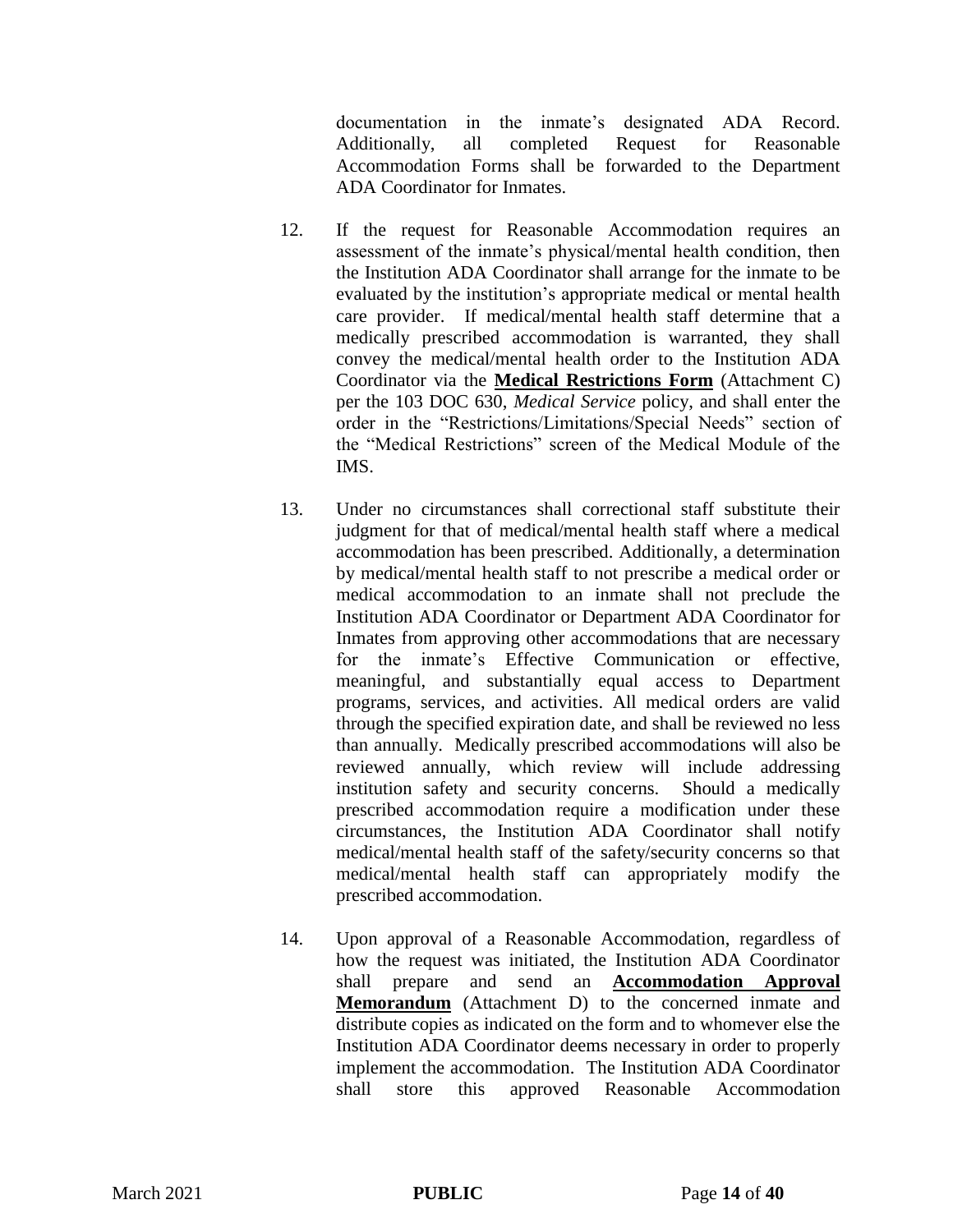documentation in the inmate's designated ADA Record. The Institution ADA Coordinator shall also enter the accommodation(s) in the "ADA" screen of the Medical Module of the IMS. Additionally, if the approval of a Reasonable Accommodation indicates a medical or mental health need, it shall be forwarded to the institution Health Services Administrator, who shall upon receipt of the Memorandum, enter a brief but informative description of the accommodation(s) in the "Restrictions/Limitations/Special Needs" section of the "Medical Restrictions" screen of the Medical Module of the IMS.

- 15. The Department shall not assess the cost of approved accommodations to the Inmate with a Disability in accordance with 28 C.F.R. 35.130(f).
- 16. If the request is denied, the inmate shall be notified in writing and advised of the right to appeal the decision to the Department's Inmate ADA Coordinator within 10 business days from receipt from the Institution ADA Coordinator. Additionally the Institution ADA Coordinator shall store this denied Reasonable Accommodation documentation in the inmate's designated ADA Record.
- 17. The Department shall provide appropriate Auxiliary Aids and/or Services, including Qualified Sign Language Interpretation and writing assistance, to any inmate who cannot effectively complete the Department's Reasonable Accommodation process without such accommodations due to a disability. Auxiliary Aids and/or Services will be made available at all stages of the Department's Reasonable Accommodation process, including to assist the inmate in (1) completing the request for Reasonable Accommodation form; (2) Effectively Communicating with the Institution ADA Coordinator; (3) Effectively Communicating with the contracted medical provider staff conducting an evaluation related to a medically prescribed accommodation; (4) reading and fully understanding the content of a decision concerning a requested accommodation; and/or (5) completing the appeal form. Inmates who need Auxiliary Aids and Services to access the Reasonable Accommodation process will not be required to submit a written request or complete the Department's Reasonable Accommodation process in order to receive assistance in any stage of the Reasonable Accommodation process.

#### **408.08 APPEAL**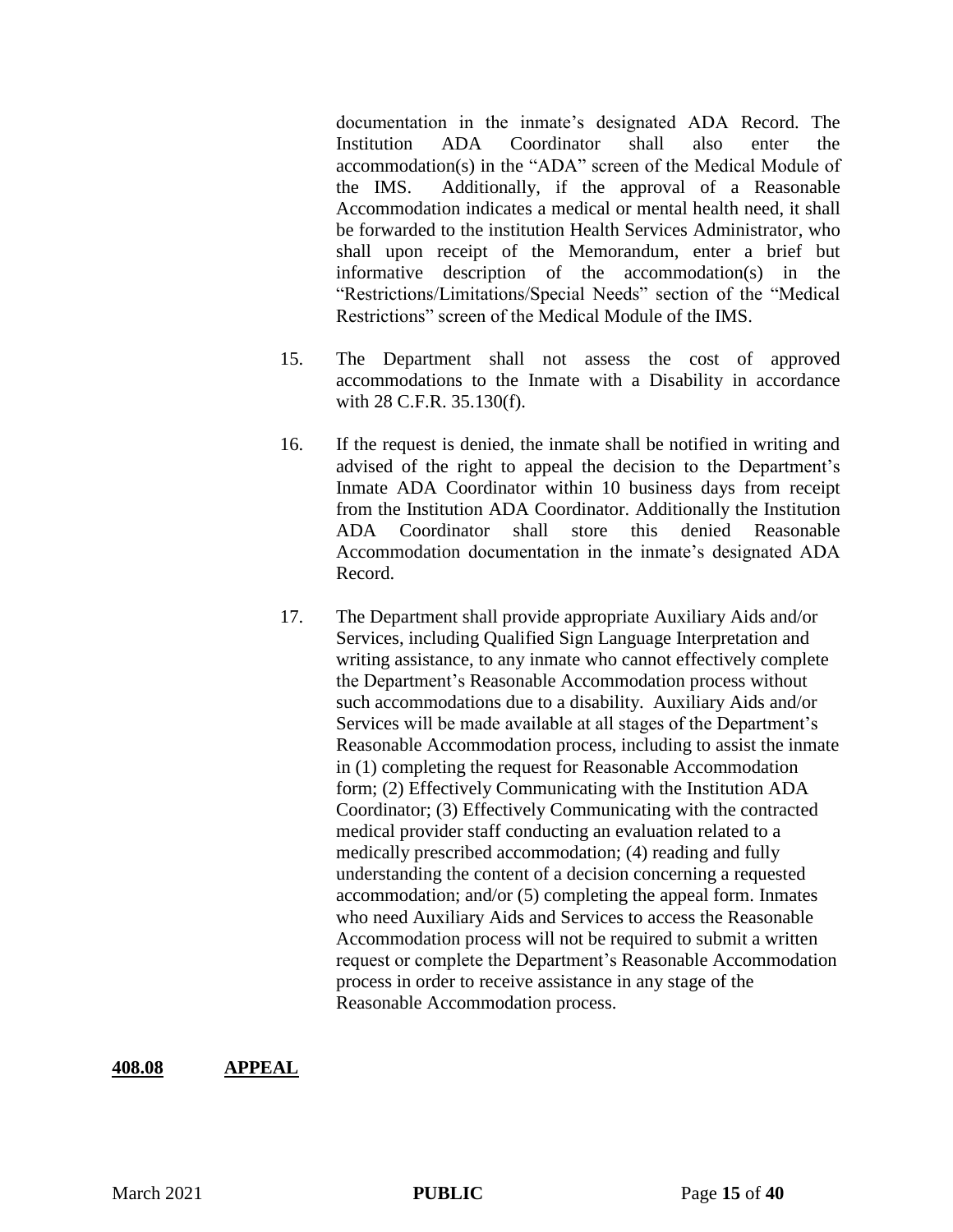Whenever an accommodation is either modified or denied, the inmate may appeal the decision to the Department's ADA Coordinator for Inmates. The appeal must be filed within ten (10) business days from receipt of the Institution ADA Coordinator's decision unless the Department ADA Coordinator for Inmates waives the time limitation for good cause. The appeal must be submitted on the Department's **Request for Reasonable Accommodation Appeal** form, (Attachment B). Upon request, inmates with disabilities shall be provided assistance in completing the appeal form. The Department ADA Coordinator for Inmates shall review the appeal and may consult with the Institution ADA Coordinator or any other appropriate Department, institution or contracted medical/mental health staff in order to render a decision. The Department ADA Coordinator for Inmates may take any action that an Institution ADA Coordinator may take (e.g., consult with the inmate or appropriate institution staff). The Department ADA Coordinator for Inmates shall render a decision on the appeal within twenty (20) business days.

#### **408.09 INMATE WORK PROGRAMS**

The Department shall provide inmates with disabilities opportunities for institutional work assignments that are consistent with the opportunities for the same assignments afforded to other inmates. No eligible Inmate with a Disability shall be prevented from participation in, or from enjoying the benefits of, existing work programs. The work assignment plan shall provide that eligible Inmates with a Disability have work opportunities in existing work programs available commensurate with their abilities and which are consistent with the institution's safety and security operations in accordance with 103 CMR 450, *Institution Work Assignments*. If the Department denies an Inmate with a Disability access to work assignments on the basis that the work assignment presents a Direct Threat of injury or death to the inmate, the reason for that decision must be documented in the inmate's ADA Record.

### **408.10 AUXILIARY AIDS AND SERVICES**

Unless legitimate penological interests warrant otherwise, Auxiliary Aids and Services shall be provided when necessary to assist an inmate in effectively accessing existing programs and services, including but not limited to:

- a. Educational/vocational/religious activities;
- b. Appeal procedures;
- c. Administrative or disciplinary proceedings, including protective custody and restrictive status hearings;
- d. Orientation and classification proceedings;
- e. Mental health counseling; and
- f. Medical services.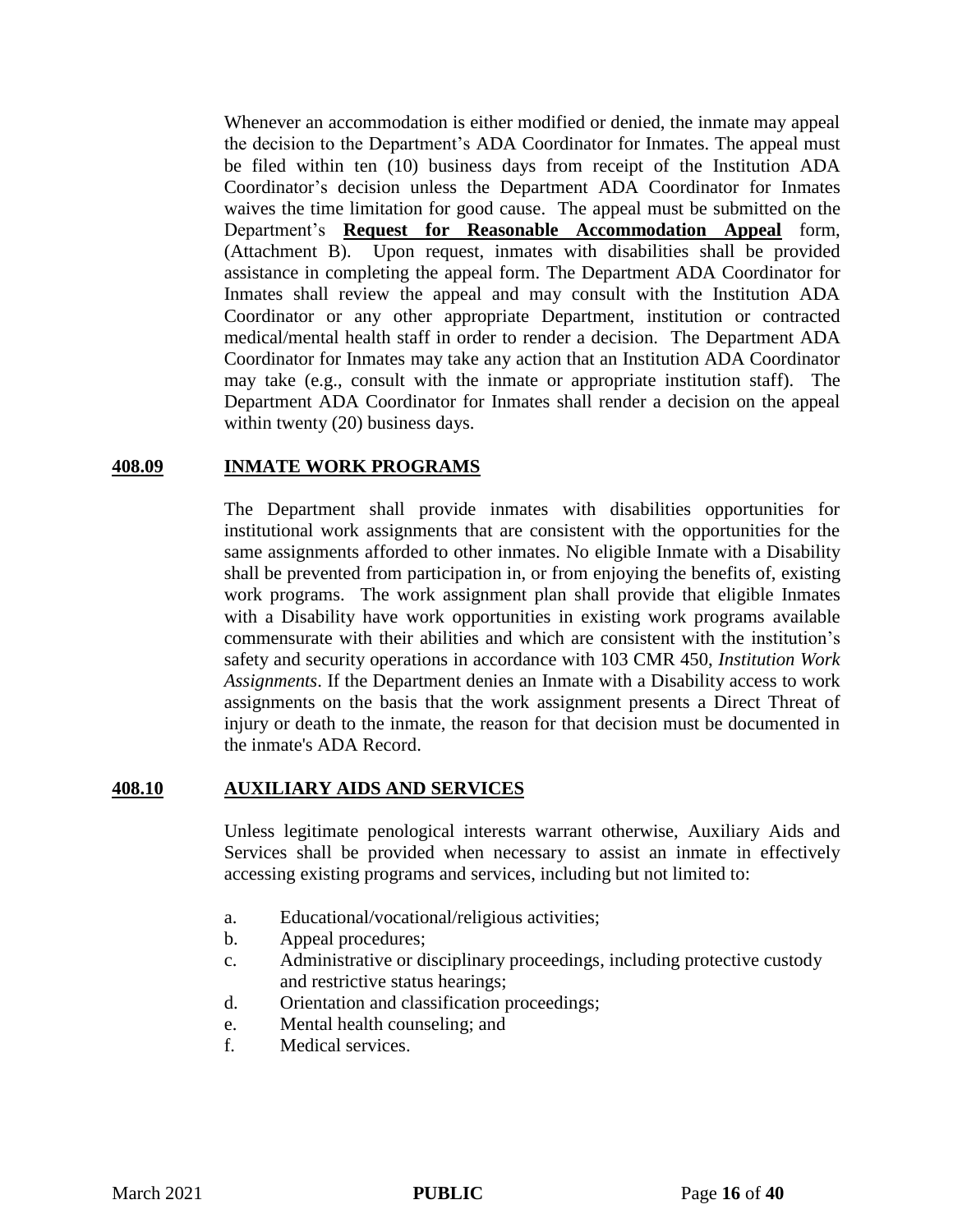### **408.11 AUXILIARY AIDS AND SERVICES FOR INMATES WHO ARE BLIND, VISUALLY IMPAIRED, DEAF, HARD-OF-HEARING, AND LATE DEAFENED**

- 1. When an inmate has been identified as Deaf or Hard-of-Hearing or Blind or visually impaired at any time during their incarceration, including at intake or by the Department's contracted medical provider, the Institution ADA Coordinator shall conduct a Disability Accommodation Resources Assessment that assesses the inmate's hearing related or sight related needs so that he/she/they may effectively Communicate and receive effective, meaningful, and substantially equal access to Department programs, services, and activities during their incarceration.
- 2. Auxiliary Aids and Services shall be provided, when medically necessary or approved through the Disability Accommodation Resources Assessment or the Reasonable Accommodation process, as determined by the Department, to assist an inmate who is disabled to ensure access with a Reasonable Accommodation to existing programs, services, activities and/or benefits within the Department.
- 3. If an inmate arrives in Department custody with a hearing-related or sightrelated medical device or hearing-related or sight-related Auxiliary Aid, they shall be permitted to retain such assistive device pending intake assessment by contracted medical provider staff, absent security concerns.
- 4. If an inmate's hearing or vision impairment has been identified as a clinical condition that is not expected to resolve or improve through the passage of time, the contracted medical provider will designate a medically prescribed Auxiliary Aid or Service as an open-ended medical restriction, which will be subject to periodic reviews for appropriateness. If such medical restriction is modified or discontinued, the reasons for the modification or discontinuation will be documented.
- A. Deaf, Hard-of-Hearing and Late Deafened:
- 1. Auxiliary Aids and Services for Deaf, Hard-of-Hearing, and Late Deafened inmates may include the following:
	- a. Teletypewriter(TTY);
	- b. Inmate telephones with volume control/amplification;
	- c. Videophones (Inmates whose primary language is sign language);
	- d. Video Relay Services (VRS)(Inmates whose primary language is sign language);
	- e. Captioned telephone/CapTel telephone;
	- f. Hearing aid compatible telephone;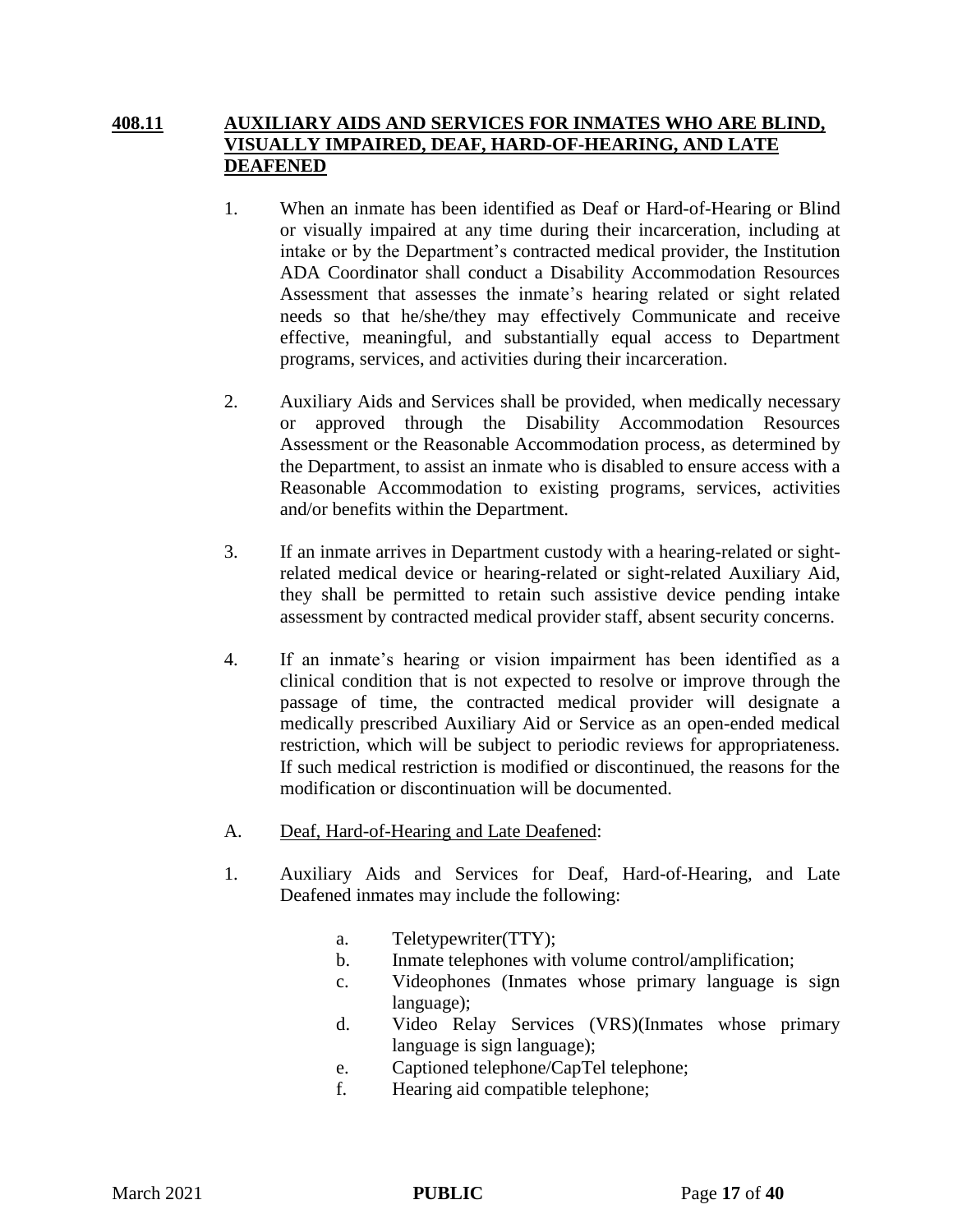- g. Qualified Sign Language Interpreter;
- h. Communication Access Real Time Translation (CART);
- i. Closed caption television/VCR decoder;
- j. Sound amplification and assistive listening devices when deemed medically necessary;
- k. Sound signals and flashing alarms;
- l. Visual and sound smoke alarms;
- m. Vibrating watch;
- n. Hearing aids and batteries, when deemed medically necessary;
- o. Pictogram flashcard;
- p. ID Card or Badge;
- q. ID sign for room;
- r. Visual and tactile notification devices (Pagers or Receivers; and
- s. Other items that might be reasonably required due to medical necessity.
- 2. The Institution ADA Coordinator shall ensure that Deaf and Hard-of-Hearing inmates receive Auxiliary Aids and services to ensure Effective Communication during inmate orientation. All Deaf or Hard-of-Hearing inmates whose primary language is ASL shall receive Qualified Sign Language Interpretation for the purposes of inmate orientation, interpretation of the Inmate Handbook, and interpretation of the notification regarding the telecommunication services and devices available to Deaf and Hard-of-Hearing inmates at Department Institutions.
- 3. The Institution ADA Coordinator shall make a written record of any accommodations provided to Deaf and Hard-of-Hearing inmates for the purposes of orientation in each inmate's ADA Record.
- 4. The Department reserves the right to confiscate any Auxiliary Aid if the Deaf or Hard-of-Hearing inmate for whom it has been approved intentionally destroys, damages, and/or alters said Auxiliary Aid or intentionally misuses it to use it for an unintended purpose. If an Auxiliary Aid is confiscated, the Department shall take other action(s) to nevertheless ensure that the Deaf or Hard-of-Hearing inmate receives effective access to programs and/or services.
- 5. The Department shall allow all Deaf and Hard-of-Hearing inmates who utilize hearing aids to keep their hearing aids on their person if placed in a Restrictive Housing Unit (RHU), absent a legitimate health or security risk specifically related to the inmate's retention of the hearing aid(s). If the Department denies a Deaf or Hard-of-Hearing inmate access to hearing aids on this basis, the reason for this decision must be documented in the inmate's ADA Record.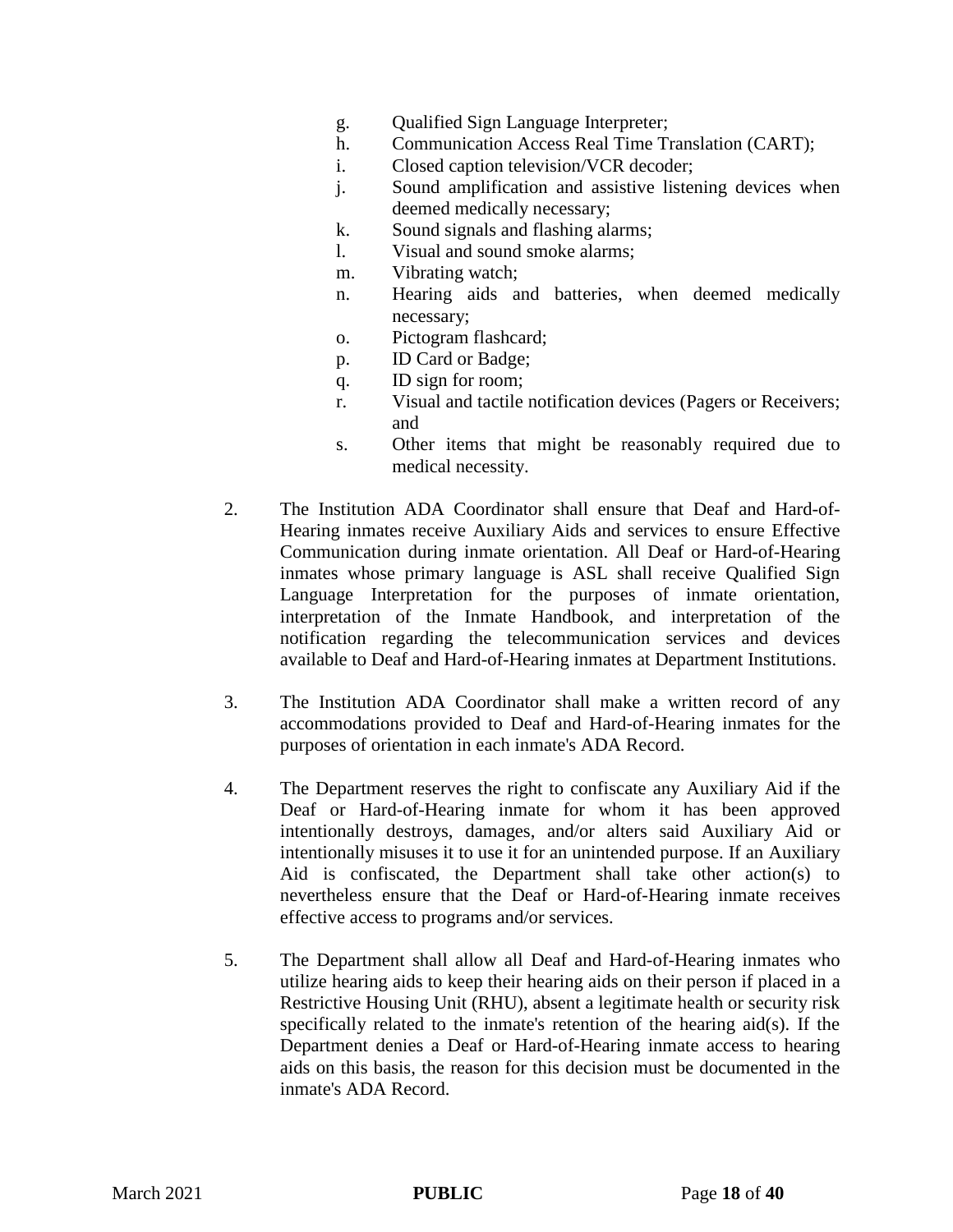- 6. The Department shall ensure that, if a Deaf or Hard-of-Hearing inmate who utilizes hearing aids is placed on a Mental Health watch, the Department's contracted medical provider shall not confiscate their hearing aids unless the contracted medical provider determines that the inmate's retention of the hearing aids presents a risk to the inmate's health, safety, or security. If the contracted medical provider confiscates a Deaf or Hard-of-Hearing inmate's hearing aid(s) in such circumstances, the reason for that decision shall be documented in the inmate's medical records.
- 7. Qualified Sign Language Interpreters: When it has been determined that a Deaf or Hard-of-Hearing inmate needs an ASL interpreter to have communications that are substantially as effective as communications by hearing inmates, the Department shall ensure that Qualified Sign Language Interpreter services are available at the programs, appointments and/or major events listed below without requiring the inmate to submit a request for accommodation pursuant to the 408 Policy:
	- a. Inmate orientation;
	- b. Classification hearings;
	- c. Sex Offender treatment programming;
	- d. Inner Perimeter Security or other Department investigations and related questioning;
	- e. Disciplinary proceedings;
	- f. Medical appointments, evaluations, mental health services, and the bi-weekly mental health rounds for inmates in Restrictive Housing, (but excluding routine medical events like daily insulin shots or trips through the medication line) that occur within DOC Facilities (to be provided by the Department's medical provider);
	- g. RHU proceedings at which the inmate has the opportunity to appear in person;
	- h. Grievance interviews;
	- i. Scheduled meetings with the Institutional ADA Coordinator, Department ADA Coordinator for Inmates, or Contract Medical Provider concerning request for accommodations;
	- j. Educational and vocational classes in which the inmate is enrolled;
	- k. All programs included on the inmate's Personalized Program Plan in the Need Areas of Substance Abuse, Criminal Thinking, Anger, Cognitive/Behavioral, Academic Education/Vocational, and Sex Offender Treatment;
	- l. Any programs in which the inmate is enrolled for which earned good time may be awarded, leading to a possible reduction in sentence, or where a liberty interest may be implicated;
	- m. Programs and meetings concerning reentry and discharge planning;
	- n. Religious Services; and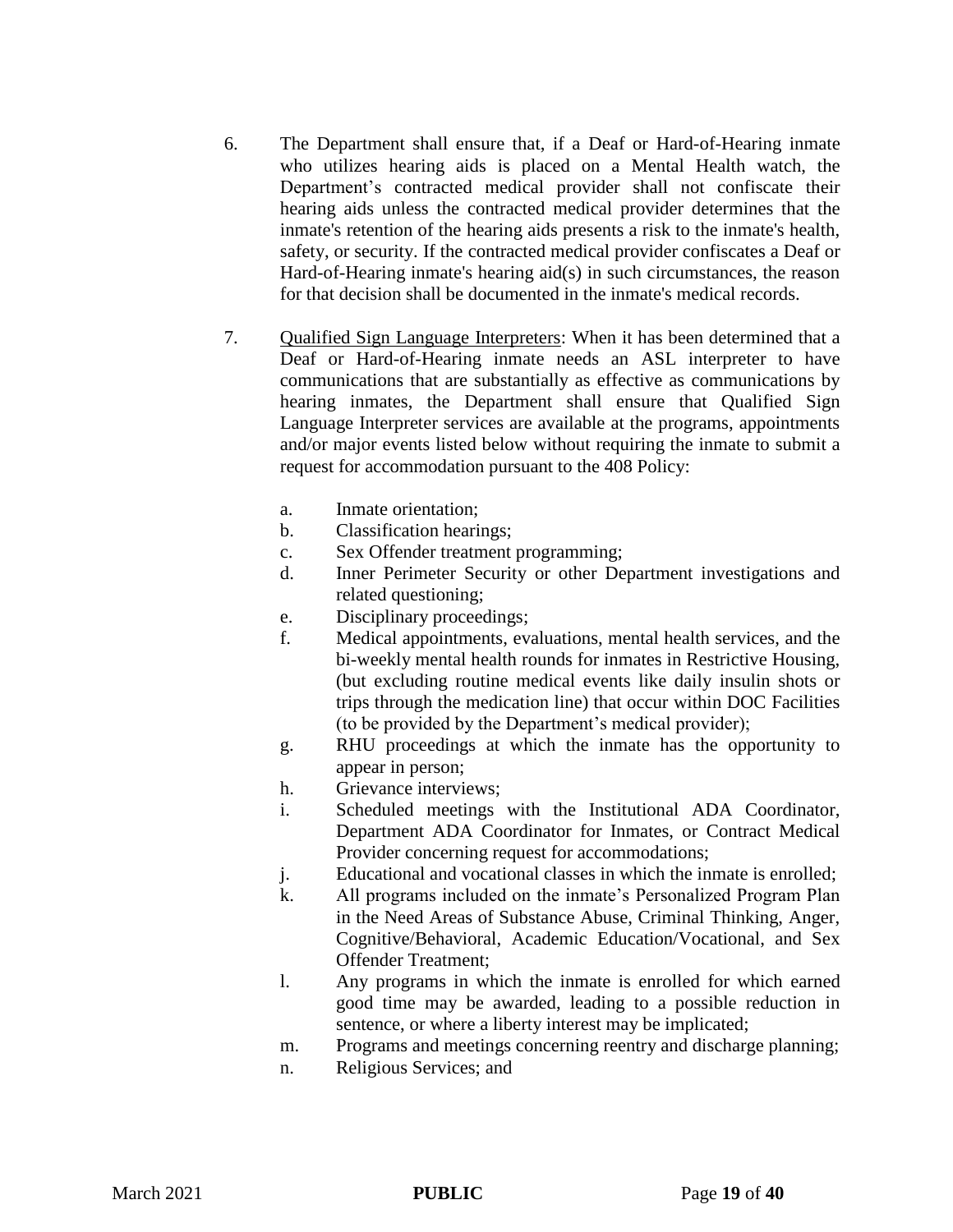- o. Any specific pre-release Department program recommended by the Parole Board.
- 8. Inmate requests for Qualified Sign Language Interpretation for events and circumstances other than the ones listed above shall be considered and processed in accordance with the 408 Policy. When circumstances prevent the Department from providing necessary interpreter services for the programs, appointments, and/or major events listed above, the Department must document in writing the reason(s) that such services could not be provided and must take any other action to ensure that, to the maximum extent possible, the Deaf or Hard-of-Hearing inmate receives substantially equal access to the benefits or services provided by the Department.
- 9. ASL is the most commonly encountered form of sign language in the United States. If the Institutional ADA Coordinator requires assistance or guidance in accommodating a non-ASL sign language speaker, they should contact the Department ADA Coordinator for Inmates.
- 10. The Department is not required to provide a Qualified Sign Language Interpreter for a program or event if: (1) (1) the inmate knowingly and voluntarily waives in writing /their right to a Qualified Sign Language Interpreter; (2) the Department can demonstrate that another substantially equal and effective means of communication is available; or (3) provision of a Qualified Sign Language Interpreter would result in a fundamental alteration in the service, program, or activity, in undue financial or administrative burdens, or in actual risks or impairment of the safe operation of a Department institution or the service, program, or activity..
- 11. Telecommunication Services: The Department offers telecommunication devices and services to Deaf and Hard-of-Hearing individuals and to other Inmates with a Disability to enable Effective Communication with people outside Department facilities. These devices and services include Videophones, Video Relay Services (VRS), Teletypewriters (TTY), Captioned Telephones (CapTel), amplification on traditional phones, and hearing aid compatible traditional phones.
- 12. Videophones are available to Deaf and Hard-of-Hearing inmates whose primary language is sign language. The purpose of videophones is to enable approved inmates who communicate using sign language to Effectively Communicate with sign language speakers outside of DOC facilities through point-to-point video communication and to communicate with hearing individuals outside of DOC facilities through the use of VRS, which allows communications between signing inmates and hearing individuals through a sign language interpreter.
- 13. Deaf and Hard-of-Hearing inmates may be approved for and receive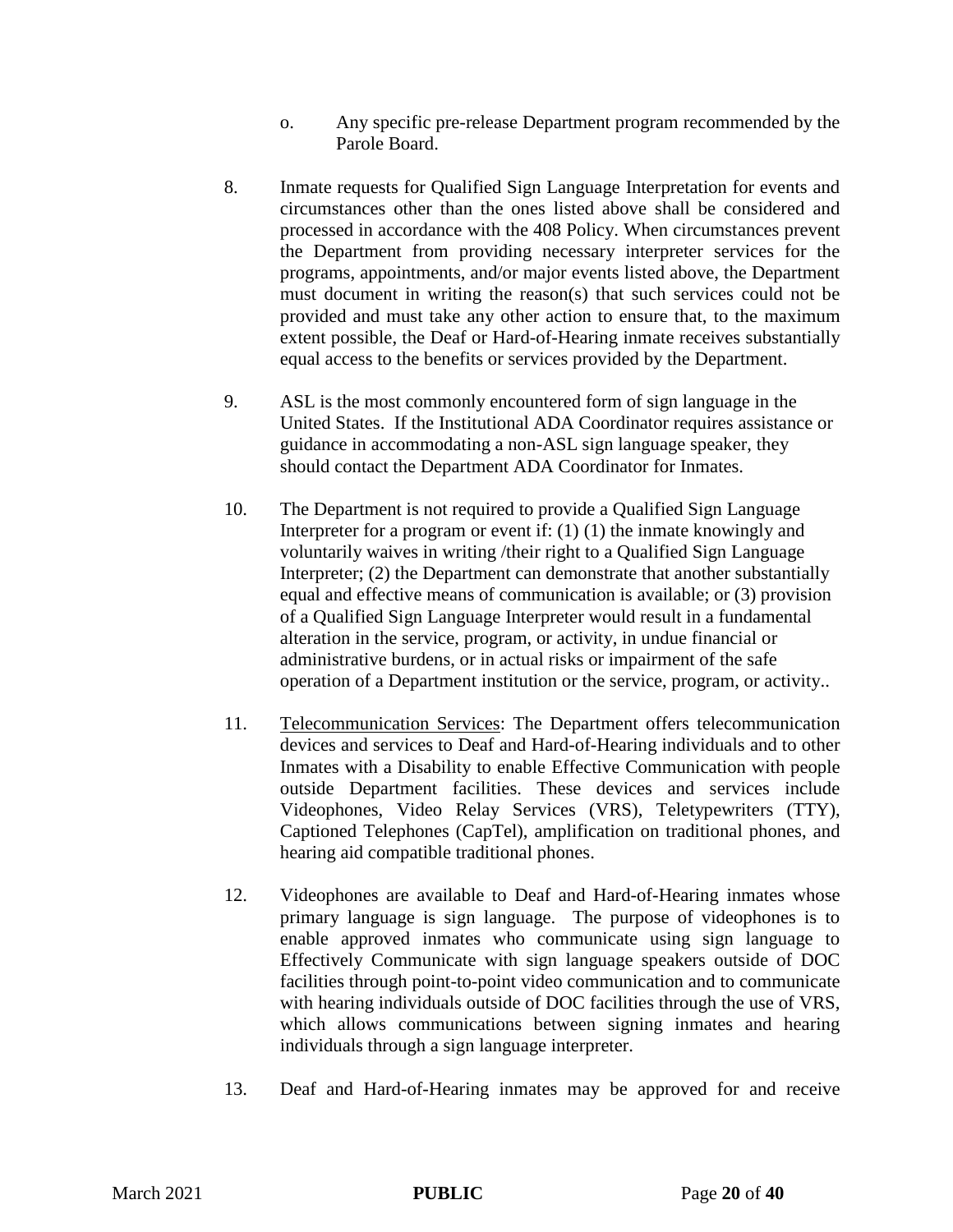regular access to more than one of the above telecommunication service(s) or device(s).

- 14. Inmates who have been approved to use videophones, VRS, TTY, and/or CapTel devices will be allowed **twice the amount of time** to complete calls using these devices as is afforded to inmates who complete telephone calls using traditional telephones, subject to operational or security concerns or administrative constraints (e.g., institutional emergencies).
- 15. Visual and/or tactile notification devices: Vibrating watches that can be set to vibrate at specified times (major counts, for example) shall be available to approved Deaf and Hard-of-Hearing inmates.
- 16. Deaf and Hard-of-Hearing inmates whose primary language is sign language are not required to complete a request for Reasonable Accommodation or to complete the Reasonable Accommodation process to be approved for access to videophone, CapTel, or TTY devices or to be provided a vibrating watch. Deaf and Hard-of-Hearing inmates whose primary language is sign language shall also be offered a pager/receiver that will allow Department staff to send an alert to the inmate's device.
- 17. Oral announcements and commands, whether through a public address system or other means, shall be communicated to inmates who are Deaf, Late Deafened and Hard-of-Hearing in a manner which can be understood. Deaf, Late Deafened and Hard-of-Hearing inmates shall not be disciplined for failure to obey an order or rule which may not have been communicated to the Inmate with a Disability in a manner which could be understood by the inmate.

The institution shall ensure a means of notifying inmates who are Deaf, Late Deafened and Hard-of-Hearing, of such things as emergencies, counts, and announcements whenever and wherever the inmate may be in the institution, either manually, in writing, or otherwise.

- B. Blind and Visually Impaired:
- 1. Assistive devices for Blind and visually impaired inmates may include the following:
	- a. Large print books;
	- b. Books on tape;
	- c. Trained inmate assistants designated by the Superintendent;
	- d. Orientation and inmate handbooks in large print or audio as needed;
	- e. Cane, when deemed medically necessary;
	- f. Pictogram flashcard;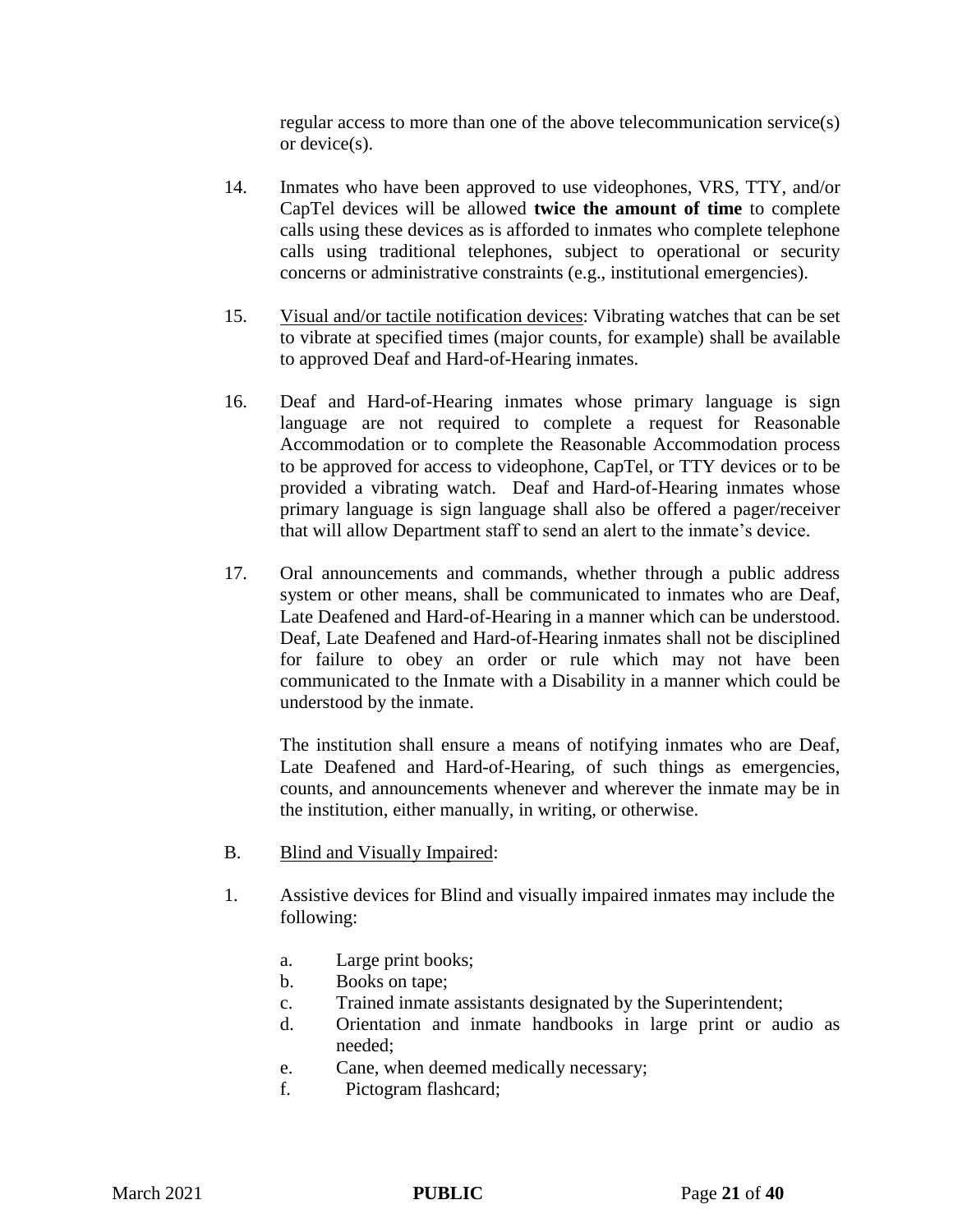- g. ID Card or Badge;
- h. ID Sign for room;
- i. Note takers;
- j. Talking/vibrating watch;
- k. Braille materials;
- l. Braille Teletypewriter (TTY); and
- m. Other items that might be reasonably required due to medical necessity.
- 2. The Institution ADA Coordinator shall ensure that Blind or visually impaired inmates receive such Auxiliary Aids and Services to ensure Effective Communication during inmate orientation, interpretation of the Inmate Handbook, and interpretation of the notification regarding the telecommunication services. The Institution ADA Coordinator shall make a written record of any accommodations provided to Blind or visually impaired inmates for the purposes of orientation in each inmate's ADA Record.
- 3. When circumstances prevent the Department from providing necessary aids and services for programs, appointments, and/or major events, the Department must document in writing the reason(s) that such aids and services could not be provided and must take any other action to ensure that, to the maximum extent possible, the Blind or visually impaired inmate receives substantially equal access to the benefits or services provided by the Department.
- 4. The Department reserves the right to confiscate any Auxiliary Aid if the Blind or visually impaired inmate for whom it has been approved intentionally damages and/or destroys said Auxiliary Aid, or intentionally misuses or alters said Auxiliary Aid in order to use it for an unintended purpose. If an Auxiliary Aid is confiscated, the Department shall take other action(s) to nevertheless ensure that the Blind or visually impaired inmate receives effective access to benefits and/or services.

The Department shall allow all Blind or visually impaired inmates who utilize Auxiliary Aids to have them on their person if placed in a RHU, absent a legitimate health or security risk specifically related to the inmate's retention of the Auxiliary Aid(s). If the Department denies a Blind or visually impaired inmate access to Auxiliary Aids on this basis, the reason for this decision must be documented in the inmate's ADA Record.

The Department shall ensure that, if a Blind or visually impaired inmate who utilizes Auxiliary Aids is placed on a Mental Health Watch, the Department's contracted medical provider shall not confiscate their Auxiliary Aids unless the contracted medical provider determines that the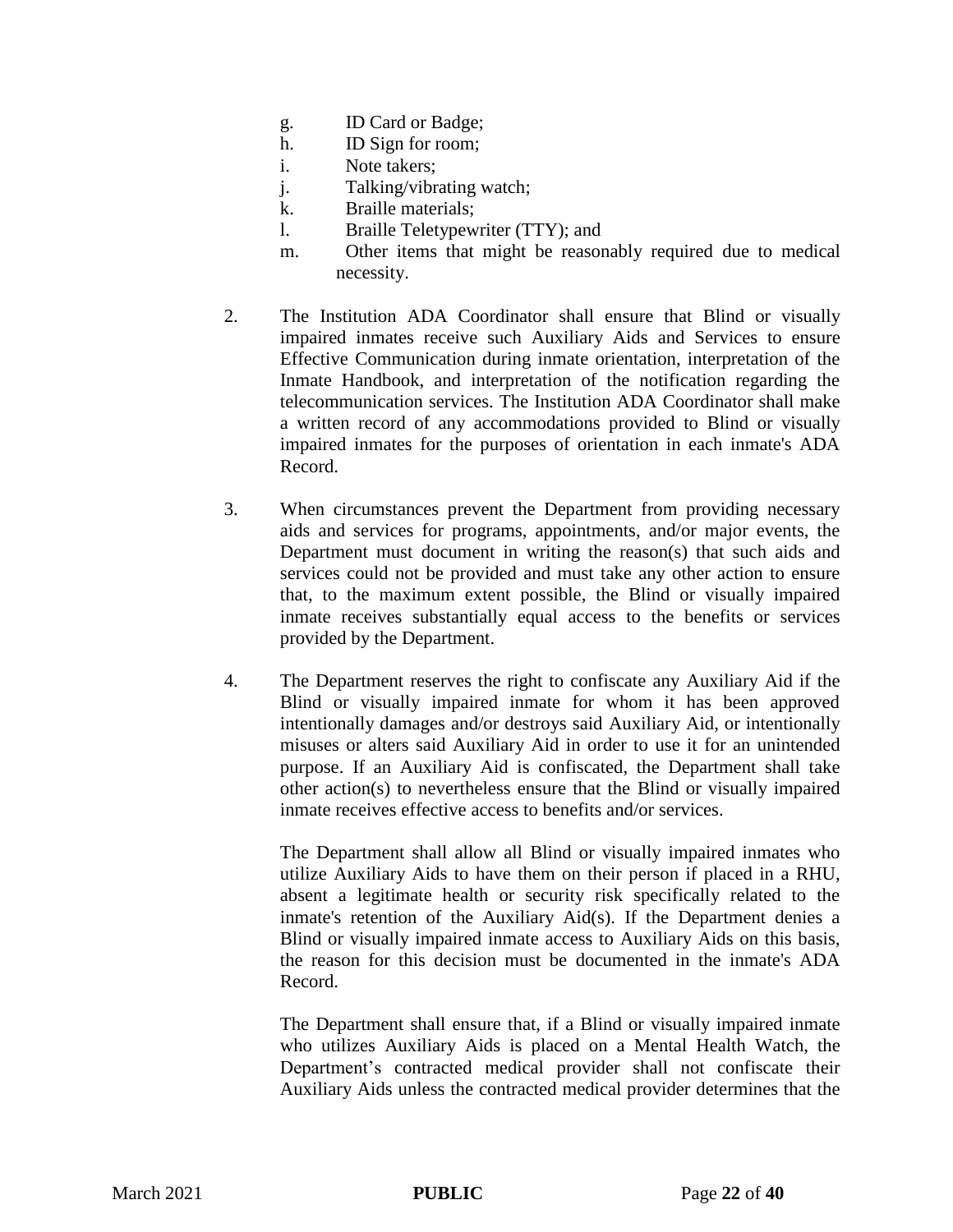inmate's retention of the Auxiliary Aids presents a risk to the inmate's health, safety, or security. If the contracted medical provider confiscates a Blind or visually impaired inmate's Auxiliary Aid(s) in such circumstances, the reason for that decision shall be documented in the inmate's medical records.

5. The institution shall ensure that a trained inmate assistant designated by the Superintendent is provided for inmates who are visually impaired during an emergency or any type of movement as necessary.

### **408.12 TRAINING**

The Director of Staff Development shall develop an ADA training Curriculum in conjunction with the Department's ADA Coordinator for Inmates for all Department employees and contractors. All new employees and contractors shall receive ADA training as a component of pre-service training and Institution orientation. Existing employees shall receive ADA training as needed by the ADA Institution Coordinator.

The ADA Coordinator at each institution shall receive specialized training by a competent authority related to ADA and trained in the requirements of this directive.

#### **408.13 INTER-INSTITUTIONAL TRANSFERS**

- 1. The Superintendent of each institution shall ensure that the written and automated records of all admissions to the institution are reviewed for approved accommodations as part of the admissions process. Additionally, the institution's admission procedures shall include a mechanism by which the Institution ADA Coordinator, or Shift Commander during nonbusiness hours, is either notified upon the arrival of transferred inmates with approved accommodations or proactively ensures the review of the applicable screen(s) in IMS to note such arrival.
- 2. Pending a review by the receiving institution's medical staff, all medically prescribed accommodations that were approved at the sending institution shall be honored at the receiving institution, subject to any adjustments made as a result of the initial medical screening process. Upon review, should medical staff determine that a modification or discontinuance of the medically prescribed accommodation is appropriate, they shall convey such changes to the Institution ADA Coordinator pursuant to the procedure set forth in 103 DOC 408.06.

Under no circumstances shall correctional staff at the receiving institution substitute their judgment for that of medical staff where a medical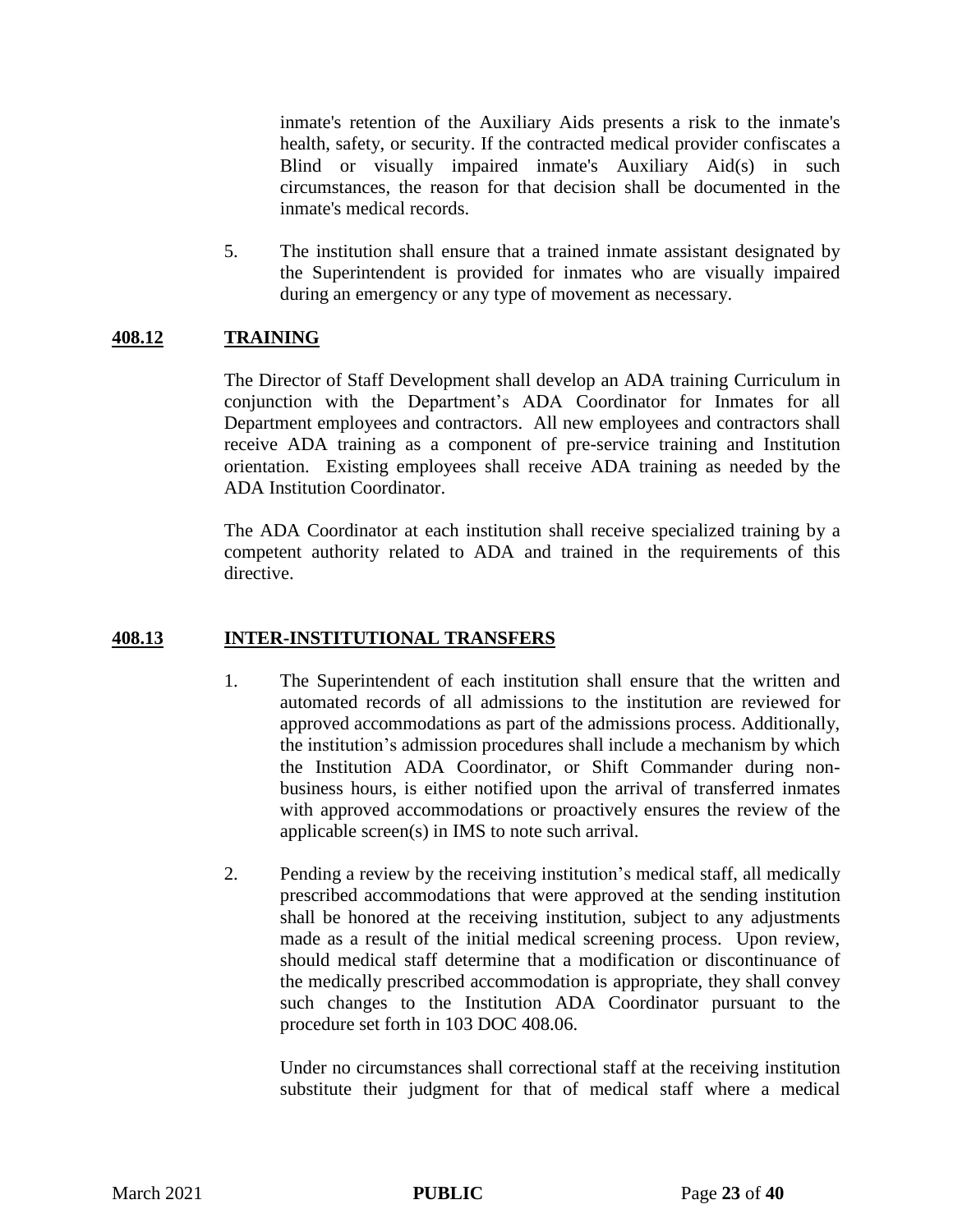accommodation has been prescribed at the sending institution.

3. Pending a review by the receiving institution's ADA Coordinator, all accommodations, other than those medically prescribed, that were approved at the sending institution, shall be honored at the receiving institution to the extent possible, given the receiving institution's differing security level, rules and requirements.

**The ADA Coordinator at the receiving institution may alter the accommodation in a manner consistent with 103 DOC 408.07, based upon factors or conditions at that institution. In doing so, the Institution ADA Coordinator should consult with the appropriate correctional, medical and/or mental health staff.**

### **408.14 STAFF ACCESS**

The Department will provide appropriate Auxiliary Aids and/or Services including, Qualified Sign Language Interpretation and writing assistance, to any Inmate with a Disability to ensure that they have effective access to Staff Access periods that is substantially equal to the access available to other inmates at the same institution, or, alternatively, that they have effective access to Department staff who are available during Staff Access periods in a separate meeting at least as frequently as other inmates who have access to such staff during Staff Access periods at the same institution. Inmates who, by reason of their disability, cannot effectively access the Department's Staff Access period shall not be required to submit a written request or complete the Department's Reasonable Accommodation process in order to receive assistance regarding Staff Access.

The Department will engage in dialogue with the inmate who needs Auxiliary Aids and/or Services which must be scheduled in advance (e.g. Qualified Sign Language Interpreters, CART services, etc.) to establish the frequency the inmate intends to attend Staff Access periods.

#### **408.15 GRIEVANCE PROCEDURE UNDER THE ADA**

The Department provides an inmate grievance procedure, 103 CMR 491, *Inmate Grievances*, as required by the American with Disabilities Act (ADA). It may be used by an inmate who wishes to file a complaint alleging discrimination on the basis of disability with regard to services, activities, programs, or benefits that are provided by the Department. 103 CMR 491, *Inmate Grievances*, is available for inmates to view in the institution library.

The Department will also provide appropriate Auxiliary Aids and/or Services including, Qualified Sign Language Interpretation and writing assistance, to any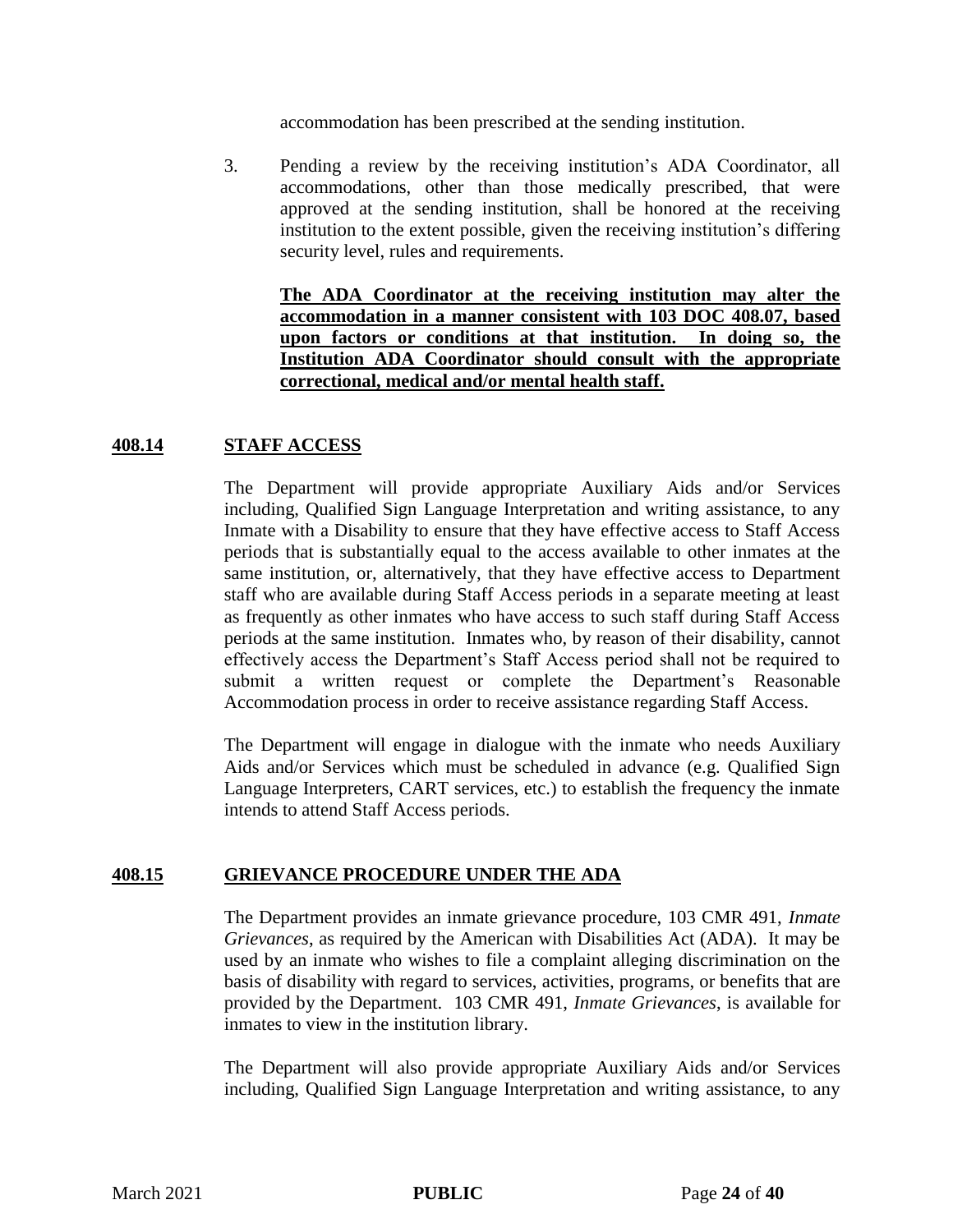inmate who needs accommodation(s) to effectively complete the Department's grievance process. Auxiliary Aids and/or Services will be made available at all stages of the Department's grievance process. Inmates who, by reason of their disability, cannot effectively complete the Department's grievance process shall not be required to submit a written request or complete the Department's Reasonable Accommodation process in order to receive assistance with the grievance process.

Any inmate who is unable to initiate the grievance process in writing as a result of their impairment may inform a Correctional Program Officer or the Institution ADA Coordinator that they require assistance to initiate or complete the grievance process.

#### **408.16 SUSPENSIONS DURING EMERGENCY OR TO FURTHER LEGITIMATE SECURITY INTERESTS**

In an emergency or disruption of normal institutional operation, or in furtherance of the legitimate security interests of an institution or the Department, any provision or section of this policy may be suspended, for any inmate or all inmates, by the Commissioner or designee.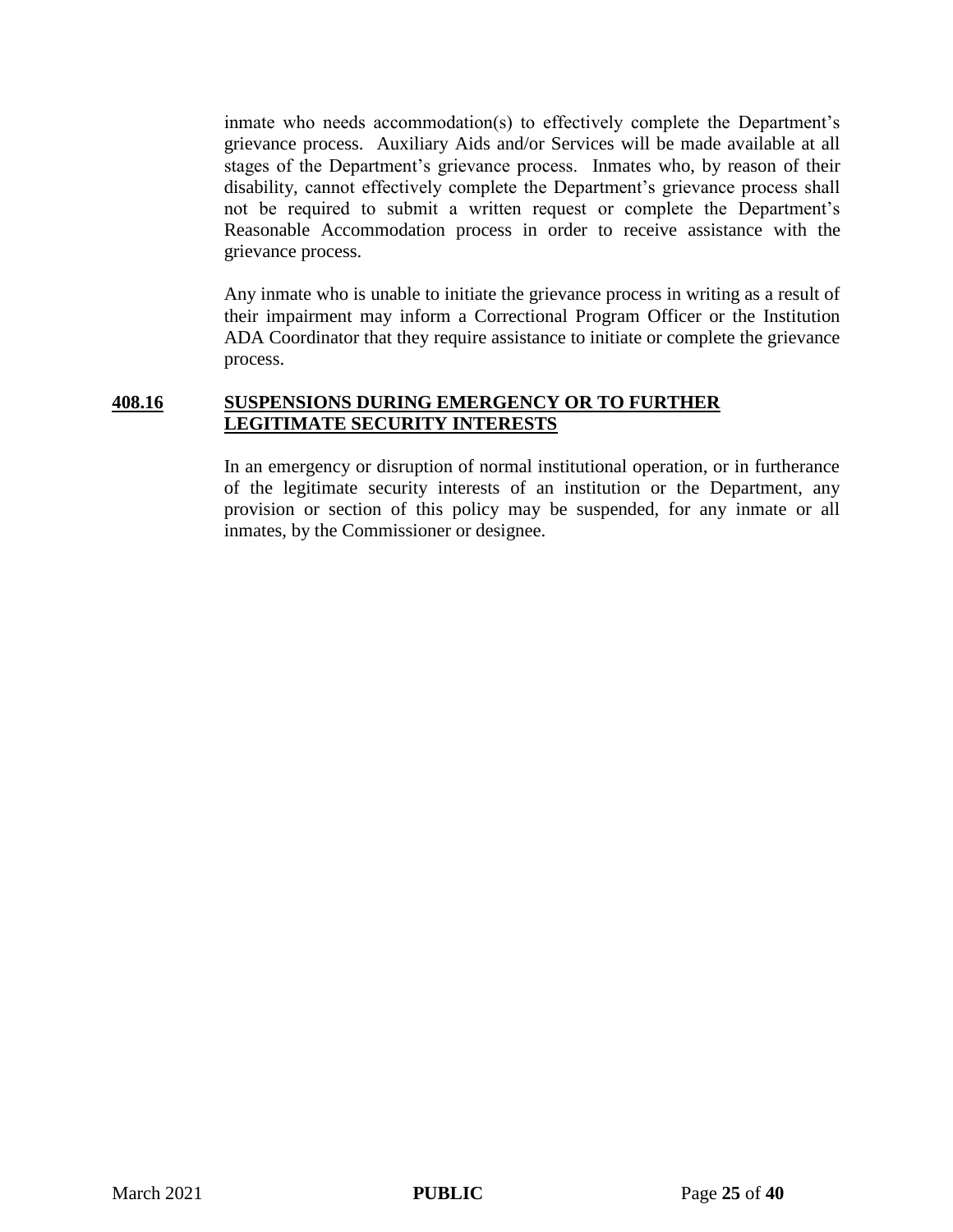#### **COMMONWEALTH OF MASSACHUSETTS DEPARTMENT OF CORRECTION**

### **REQUEST FOR REASONABLE ACCOMMODATION**

| <b>Name of Inmate:</b>                                        | Inmate's #:                                                                                                                   |
|---------------------------------------------------------------|-------------------------------------------------------------------------------------------------------------------------------|
| <b>Institution:</b>                                           |                                                                                                                               |
| Describe your disability:                                     |                                                                                                                               |
|                                                               |                                                                                                                               |
|                                                               |                                                                                                                               |
|                                                               |                                                                                                                               |
|                                                               |                                                                                                                               |
|                                                               |                                                                                                                               |
| How does this disability limit your daily activities?         |                                                                                                                               |
|                                                               |                                                                                                                               |
|                                                               |                                                                                                                               |
|                                                               |                                                                                                                               |
|                                                               |                                                                                                                               |
|                                                               |                                                                                                                               |
| What accommodation(s) are you requesting for your disability? |                                                                                                                               |
|                                                               |                                                                                                                               |
|                                                               |                                                                                                                               |
|                                                               |                                                                                                                               |
|                                                               |                                                                                                                               |
|                                                               |                                                                                                                               |
|                                                               | I expressly agree to cooperate in the handling of my request, including but not limited to, agreeing to be interviewed by     |
|                                                               | medical/mental health staff, as well as agreeing to an examination by medical/mental health staff in an effort to resolve the |
| request.                                                      |                                                                                                                               |
|                                                               |                                                                                                                               |
| <b>Inmate Printed Name</b>                                    | <b>Inmate Signature and Date</b>                                                                                              |
| <b>Received by:</b>                                           |                                                                                                                               |
|                                                               |                                                                                                                               |
| <b>Employee Printed Name</b>                                  | <b>Employee Signature and Date</b>                                                                                            |
|                                                               |                                                                                                                               |
|                                                               | Please send completed form to: Institution ADA Coordinator                                                                    |
|                                                               | ** DENIED REQUESTS FOR REASONABLE ACCOMMODATIONS MAY BE APPEALED TO THE DEPARTMENT                                            |
|                                                               | INMATE ADA COORDINATOR WITHIN 10 BUSINESS DAYS FROM THE DATE OF THE INSTITUTION ADA                                           |

COORDINATOR'S DECISION.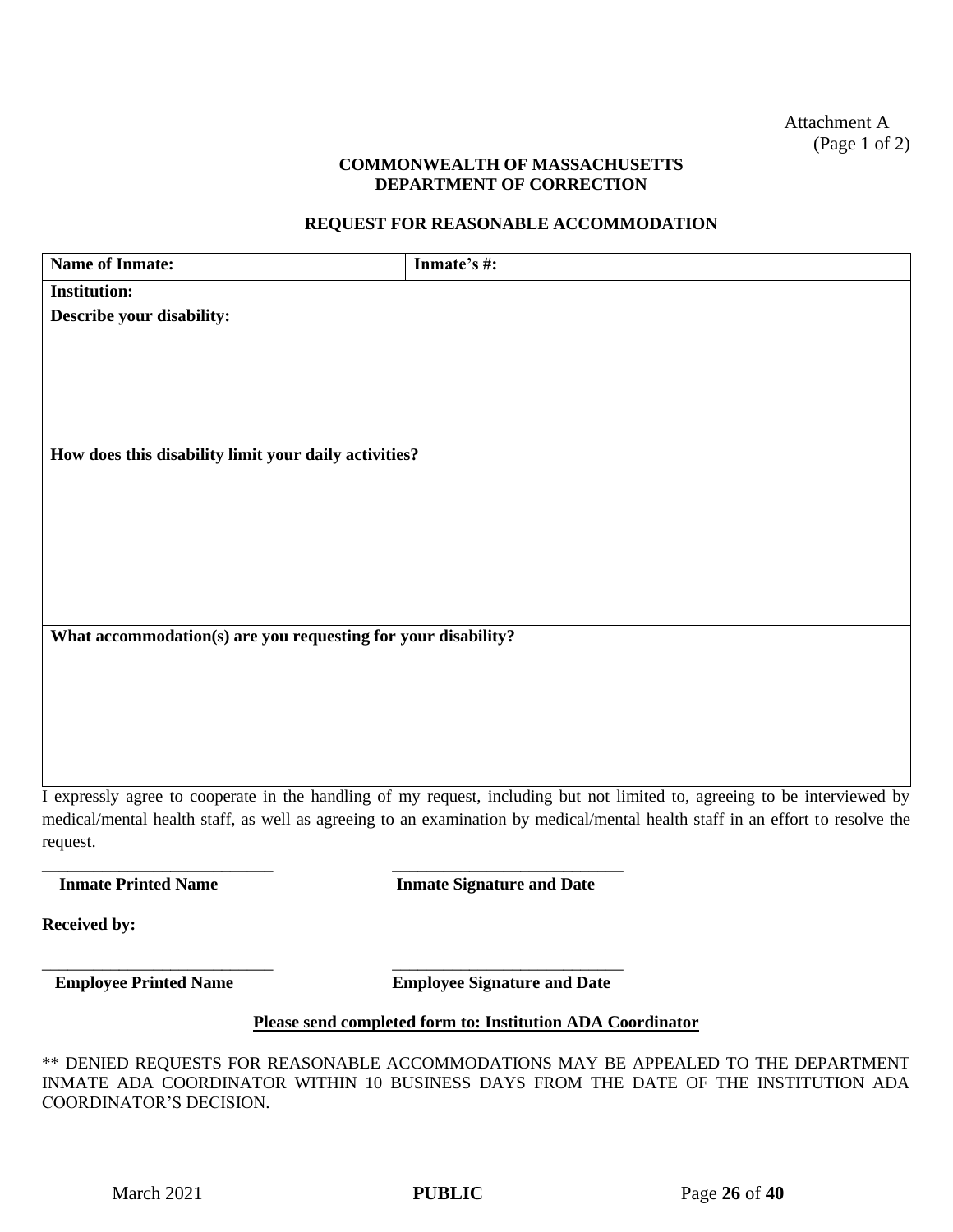| <b>Attachment A</b> |  |
|---------------------|--|
| (Page 2 of 2)       |  |

| To be completed by the Institution ADA Coordinator: |                                                                  |                                                                                   |  |
|-----------------------------------------------------|------------------------------------------------------------------|-----------------------------------------------------------------------------------|--|
|                                                     |                                                                  | Request for reasonable accommodation received on: _______________________________ |  |
|                                                     |                                                                  | <b>Date</b>                                                                       |  |
| (Circle one):                                       | Medical/mental health staff has been consulted regarding request |                                                                                   |  |
|                                                     | <b>YES</b>                                                       | N <sub>O</sub>                                                                    |  |
|                                                     | Name of Medical/Mental Health Staff:                             |                                                                                   |  |
|                                                     |                                                                  |                                                                                   |  |
|                                                     | A medical order exists concerning inmate's accommodation:        |                                                                                   |  |
|                                                     | YES (please attach)                                              | N <sub>O</sub>                                                                    |  |
|                                                     |                                                                  |                                                                                   |  |
| <b>Summary of Dialogue with inmate:</b>             |                                                                  |                                                                                   |  |
|                                                     |                                                                  |                                                                                   |  |
|                                                     |                                                                  |                                                                                   |  |
|                                                     |                                                                  |                                                                                   |  |
|                                                     |                                                                  |                                                                                   |  |
|                                                     |                                                                  |                                                                                   |  |
|                                                     |                                                                  |                                                                                   |  |
|                                                     |                                                                  |                                                                                   |  |
| Request for reasonable accommodation is:            |                                                                  |                                                                                   |  |
| Granted $($ $)$ ;                                   | Modified $($ $)$ ;                                               | Denied $( )$                                                                      |  |
| <b>Basis for decision:</b>                          |                                                                  |                                                                                   |  |
|                                                     |                                                                  |                                                                                   |  |
|                                                     |                                                                  |                                                                                   |  |
|                                                     |                                                                  |                                                                                   |  |
|                                                     | <b>Deputy Superintendent</b>                                     |                                                                                   |  |
|                                                     | <b>Institution ADA Coordinator</b>                               |                                                                                   |  |
|                                                     |                                                                  | ** DENIED REQUESTS FOR REASONABLE ACCOMMODATIONS MAY BE APPEALED TO THE           |  |
|                                                     |                                                                  | DEPARTMENT INMATE ADA COORDINATOR WITHIN 10 BUSINESS DAYS FROM THE DATE OF        |  |
|                                                     | THE INSTITUTION ADA COORDINATOR'S DECISION.                      |                                                                                   |  |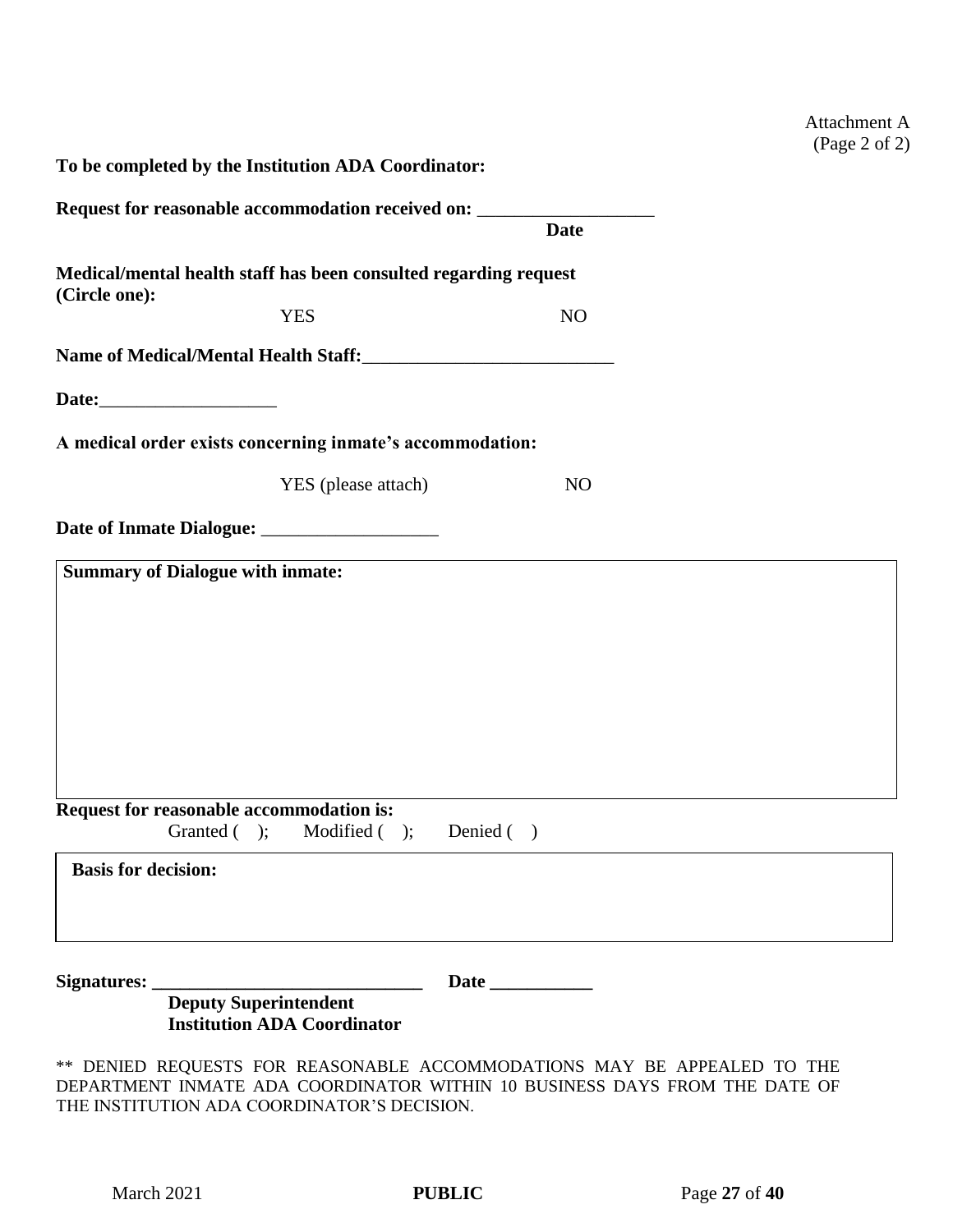Attachment B (Page 1 of 2)

#### **COMMONWEALTH OF MASSACHUSETTS DEPARTMENT OF CORRECTION**

#### **APPEAL FROM DENIAL OF REQUEST FOR REASONABLE ACCOMMODATION**

| <b>Name of Inmate:</b>                                        | Inmate's #: |
|---------------------------------------------------------------|-------------|
| <b>Institution:</b>                                           |             |
| <b>Rationale for appeal:</b>                                  |             |
|                                                               |             |
|                                                               |             |
|                                                               |             |
|                                                               |             |
|                                                               |             |
|                                                               |             |
|                                                               |             |
|                                                               |             |
|                                                               |             |
| What accommodation(s) are you requesting for your disability? |             |
|                                                               |             |
|                                                               |             |
|                                                               |             |
|                                                               |             |
|                                                               |             |
|                                                               |             |
|                                                               |             |

I expressly agree to cooperate in the handling of my request, including but not limited to, agreeing to be interviewed by medical/mental health staff, as well as agreeing to an examination by medical/mental health staff in an effort to resolve the request. Additionally, I understand that my Request for Reasonable Accommodation (Attachment A) will be reviewed by the Department ADA Coordinator for Inmates during the appeal process.

\_\_\_\_\_\_\_\_\_\_\_\_\_\_\_\_\_\_\_\_\_\_\_\_\_\_\_\_\_\_\_\_\_\_\_ \_\_\_\_\_\_\_\_\_\_\_\_\_\_\_\_\_\_\_\_\_\_\_\_\_

**Inmate Printed Name <b>Installer Inmate Signature and Date** 

**Please send completed form to:**  Department Inmate ADA Coordinator Health Services Division 50 Maple Street Milford, MA 01757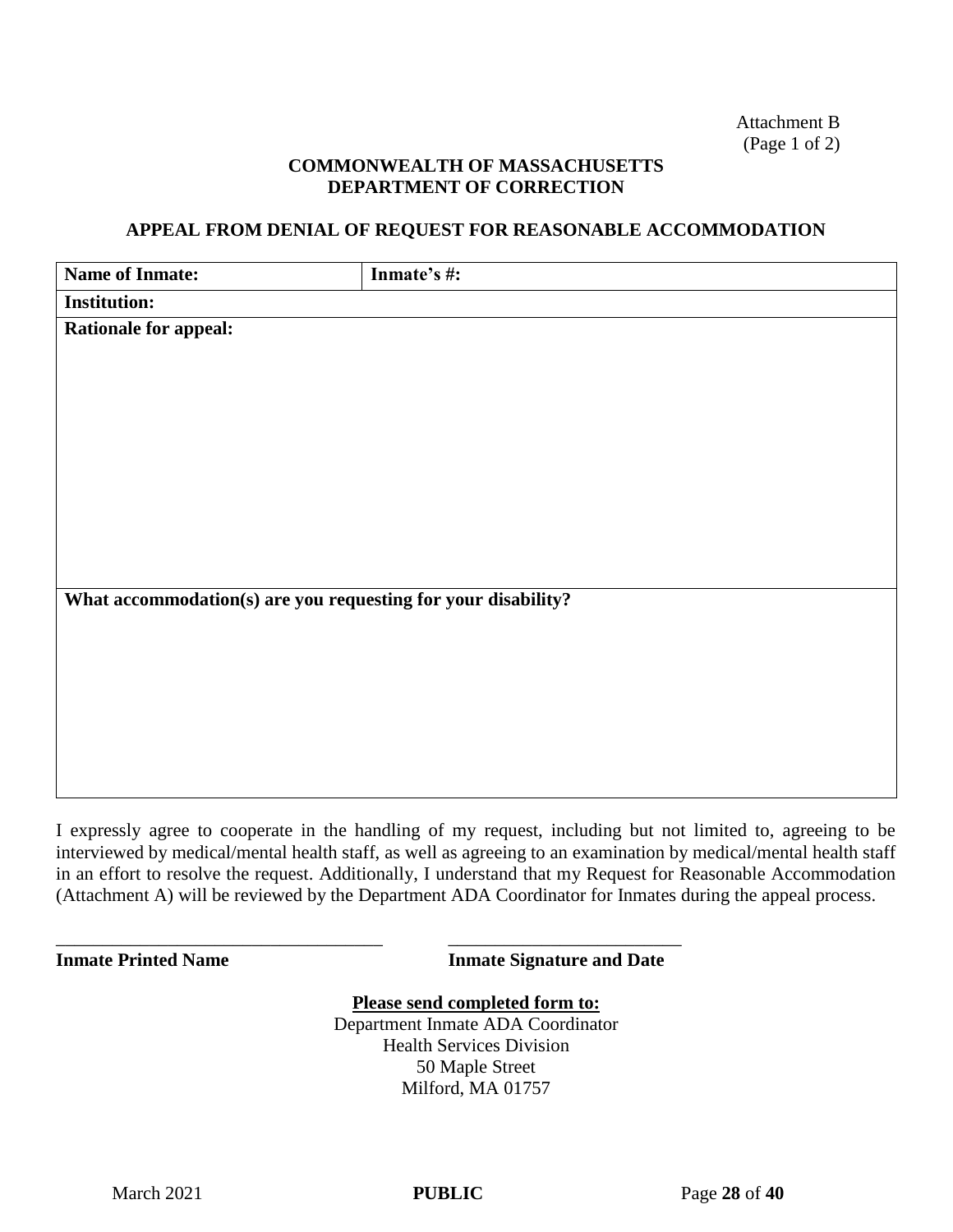|                                                                                  |                | To be completed by the Department ADA Coordinator for Inmates |  |
|----------------------------------------------------------------------------------|----------------|---------------------------------------------------------------|--|
| Request for reasonable accommodation appeal received on: _____________           |                | <b>Date</b>                                                   |  |
| Medical staff has been consulted regarding appeal (circle one):                  |                |                                                               |  |
| <b>YES</b>                                                                       |                | N <sub>O</sub>                                                |  |
| Name of Medical/Mental Health Staff Consulted: _________________________________ |                |                                                               |  |
|                                                                                  |                |                                                               |  |
| A medical order exists concerning inmate's accommodation:                        |                |                                                               |  |
| YES (please attach)                                                              | N <sub>O</sub> |                                                               |  |
| Request for reasonable accommodation is:                                         |                |                                                               |  |
| Granted ( ); Modified ( ); Denied ( )                                            |                |                                                               |  |
| <b>Basis for decision:</b>                                                       |                |                                                               |  |
|                                                                                  |                |                                                               |  |
|                                                                                  |                |                                                               |  |
| Signatures:                                                                      |                | Date:                                                         |  |

 **Department ADA Coordinator for Inmates**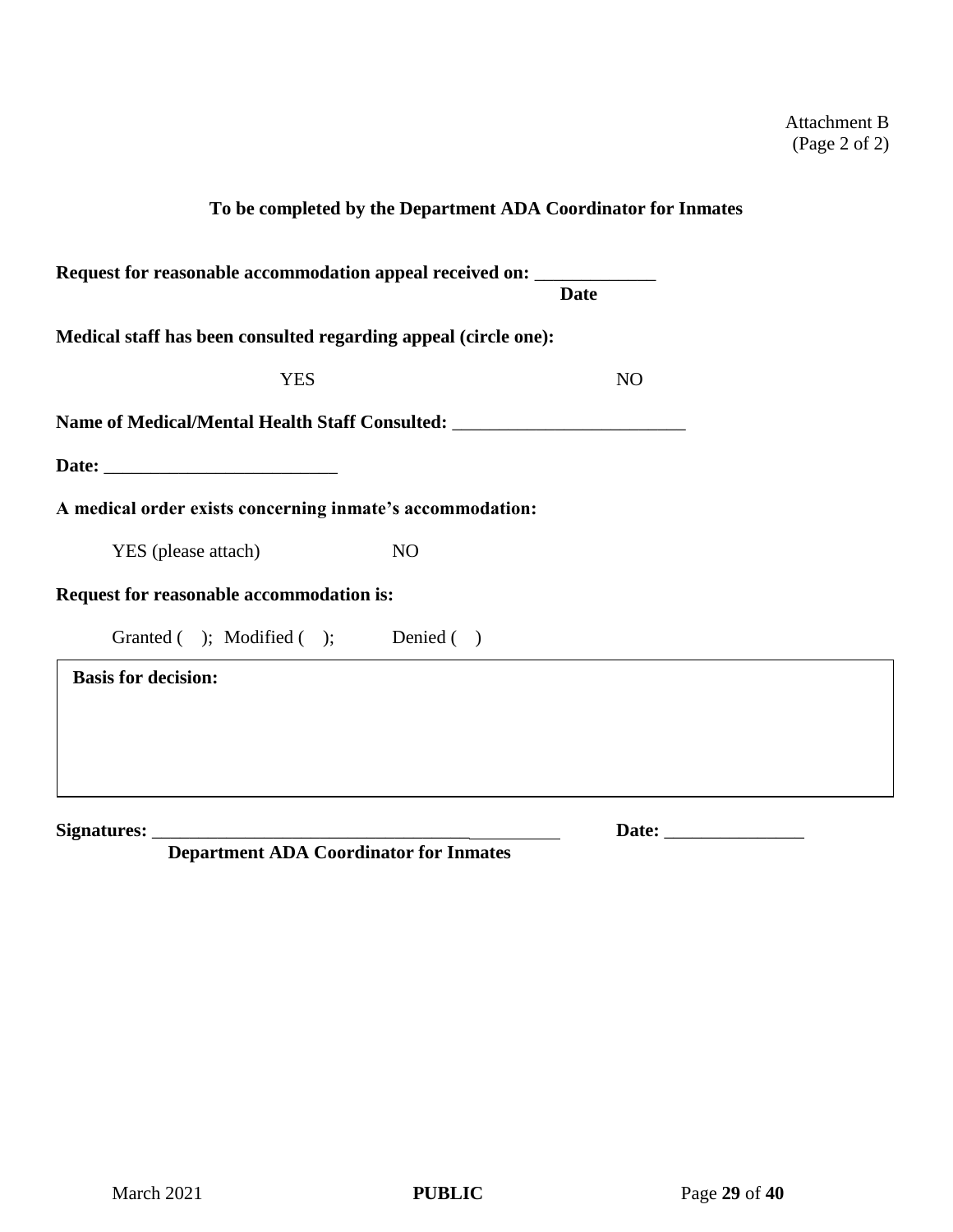Attachment C

 $\overline{\phantom{0}}$ 

### **MEDICAL SERVICE PROVIDER FORM MEDICAL RESTRICTIONS**

| <b>INSTITUTION:</b> |                         |         |  |
|---------------------|-------------------------|---------|--|
| NAME:               | $ID#$ :                 | D.O.B.: |  |
| DATE:               | <b>EXPIRATION DATE:</b> |         |  |
| TO:                 |                         |         |  |

## **(D.O.C. DESIGNEE)**

The above named inmate has been determined to have the following needs/restrictions due to a current medical condition:

| <b>TYPE</b>                                                                      | <b>DATE</b>                  |                        | (FROM)                                      | (TO) |
|----------------------------------------------------------------------------------|------------------------------|------------------------|---------------------------------------------|------|
| NO WORK STATUS                                                                   |                              |                        |                                             |      |
| <b>LIGHT WORK STATUS</b>                                                         |                              |                        |                                             |      |
| <b>BOTTOM BUNK</b>                                                               |                              |                        |                                             |      |
| SPECIAL EQUIPMENT (DESCRIBE BELOW)                                               |                              |                        |                                             |      |
| <b>OTHER (DESCRIBE BELOW)</b>                                                    |                              |                        |                                             |      |
| <b>TRANSPORTATION RESTRICTIONS:</b>                                              |                              |                        |                                             |      |
| <b>MODIFIED RESTRAINTS TYPE:</b>                                                 |                              |                        |                                             |      |
| SEDAN:                                                                           |                              |                        |                                             |      |
| <b>WHEELCHAIR VAN:</b>                                                           |                              |                        |                                             |      |
| <b>MEDICAL REASON:</b>                                                           |                              |                        |                                             |      |
|                                                                                  |                              |                        |                                             |      |
| SUBMITTED BY: _______________________DATE: _______________TIME: ________________ |                              |                        |                                             |      |
|                                                                                  | MD/PA/NP                     |                        |                                             |      |
|                                                                                  |                              |                        |                                             |      |
|                                                                                  | <b>HSA</b>                   |                        |                                             |      |
|                                                                                  |                              |                        |                                             |      |
|                                                                                  | <b>SITE MEDICAL DIRECTOR</b> |                        |                                             |      |
|                                                                                  |                              |                        |                                             |      |
|                                                                                  | DEPUTY SUPT, IAC             |                        |                                             |      |
|                                                                                  |                              | (COPY TO DOC DESIGNEE) | (ORIGINAL IN MEDICAL RECORD AFTER APPROVAL) |      |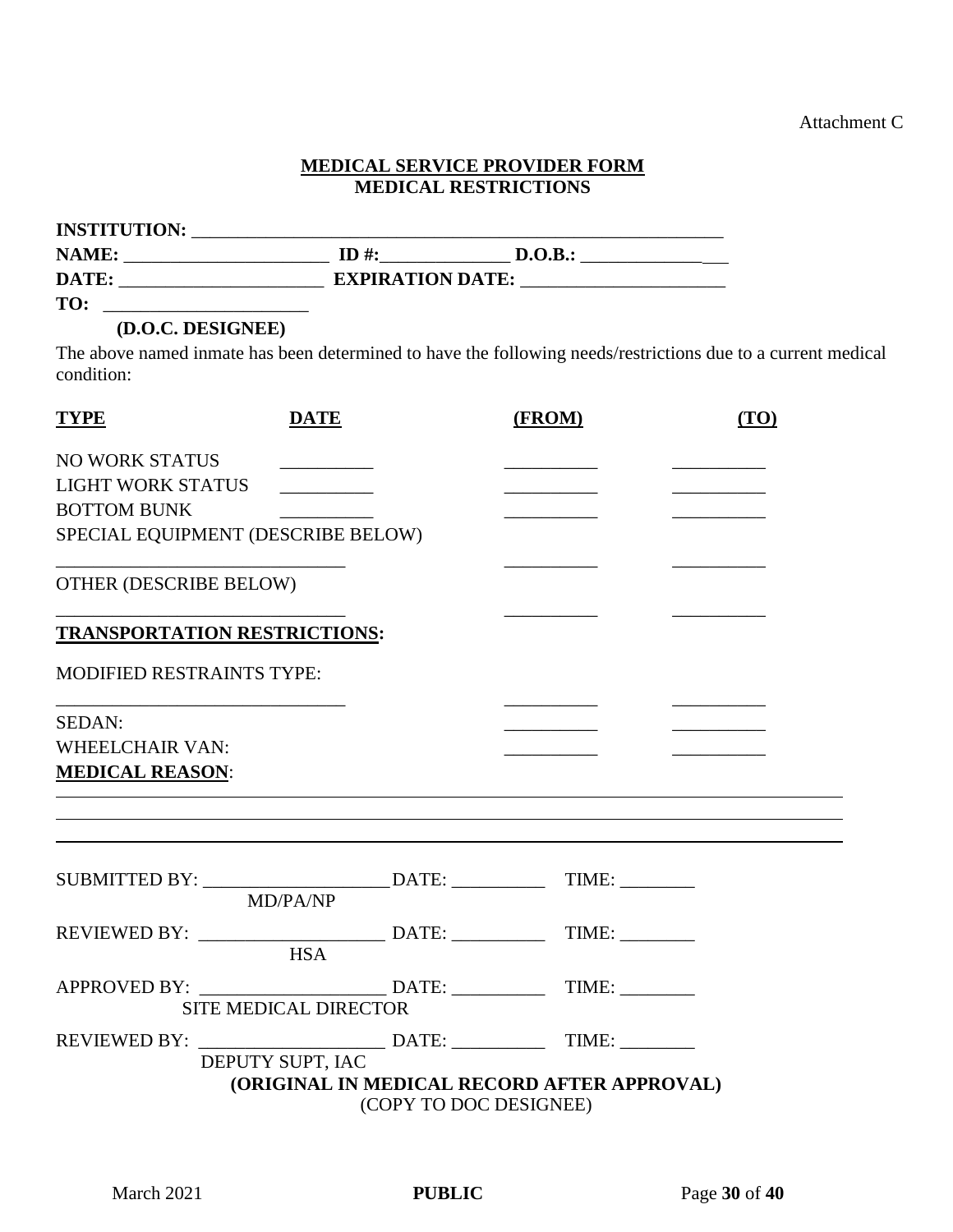## Attachment D (Page 1 of 2)

| TO:   | <b>FROM:</b>                                                                                           |                                   |                           |
|-------|--------------------------------------------------------------------------------------------------------|-----------------------------------|---------------------------|
|       | ID#<br><b>INMATE NAME</b>                                                                              | <b>Deputy Superintendent, IAC</b> |                           |
| RE:   | <b>Inmate With A Disability Reasonable Accommodation</b>                                               |                                   |                           |
| DATE: |                                                                                                        | EXPIRATION DATE: _____________    |                           |
|       | Be advised the above named inmate is authorized for the following Reasonable Accommodation(s) due to a |                                   |                           |
|       | limitation or impairment in one or more major life activities.                                         |                                   |                           |
| 1.    | <b>LIMITATIONS:</b>                                                                                    | <b>Dates</b>                      |                           |
|       | <b>Work Program:</b>                                                                                   | <b>From</b>                       | $\underline{\mathbf{To}}$ |
|       | No Work<br>$\lambda$                                                                                   |                                   |                           |
|       | ) Light Work<br>No Heavy Machinery/Heights                                                             |                                   |                           |
|       |                                                                                                        |                                   |                           |
|       |                                                                                                        |                                   |                           |
| 2.    | Physical Activity:                                                                                     | <b>From</b>                       | $\underline{\mathbf{To}}$ |
|       | Difficulty with Ambulation                                                                             |                                   |                           |
|       | Prosthetic Device                                                                                      |                                   |                           |
|       | $\mathcal{L}$                                                                                          |                                   |                           |
|       | SPECIAL NEEDS/ACCOMMODATIONS:                                                                          |                                   |                           |
| 1.    | Special Housing:                                                                                       | <b>From</b>                       | $\underline{\mathbf{To}}$ |
|       | Close Proximity to H.S.U.                                                                              |                                   |                           |
|       | H.S.U. Bed<br>$\mathcal{L}$                                                                            |                                   |                           |
|       | Floor Level                                                                                            |                                   |                           |
|       |                                                                                                        |                                   |                           |
|       |                                                                                                        |                                   |                           |
| 2.    | <b>Handicapped Accessibility:</b>                                                                      | <b>From</b>                       | $\underline{\mathbf{To}}$ |
|       | Wheelchair<br>$\lambda$                                                                                |                                   |                           |
|       | Handicapped Cell<br>$\overline{)}$                                                                     |                                   |                           |
|       | <b>Bottom Bunk</b><br>$\overline{)}$                                                                   |                                   |                           |
|       | Other (e.g. Visual, Hearing)_______                                                                    |                                   |                           |
| 3.    | Special Items (Describe Below):                                                                        | <b>From</b>                       | $\underline{\mathbf{To}}$ |
|       |                                                                                                        |                                   |                           |
|       | $\lambda$                                                                                              |                                   |                           |
|       |                                                                                                        |                                   |                           |
|       | <b>TRANSPORTATION RESTRICTIONS:</b>                                                                    | <b>From</b>                       | $\underline{\mathbf{To}}$ |
|       |                                                                                                        |                                   |                           |
|       | Modified Restraint(s) due to:<br>$\lambda$                                                             |                                   |                           |
|       |                                                                                                        |                                   |                           |
|       | Sedan                                                                                                  |                                   |                           |
|       | Wheelchair Van                                                                                         |                                   |                           |
|       |                                                                                                        |                                   |                           |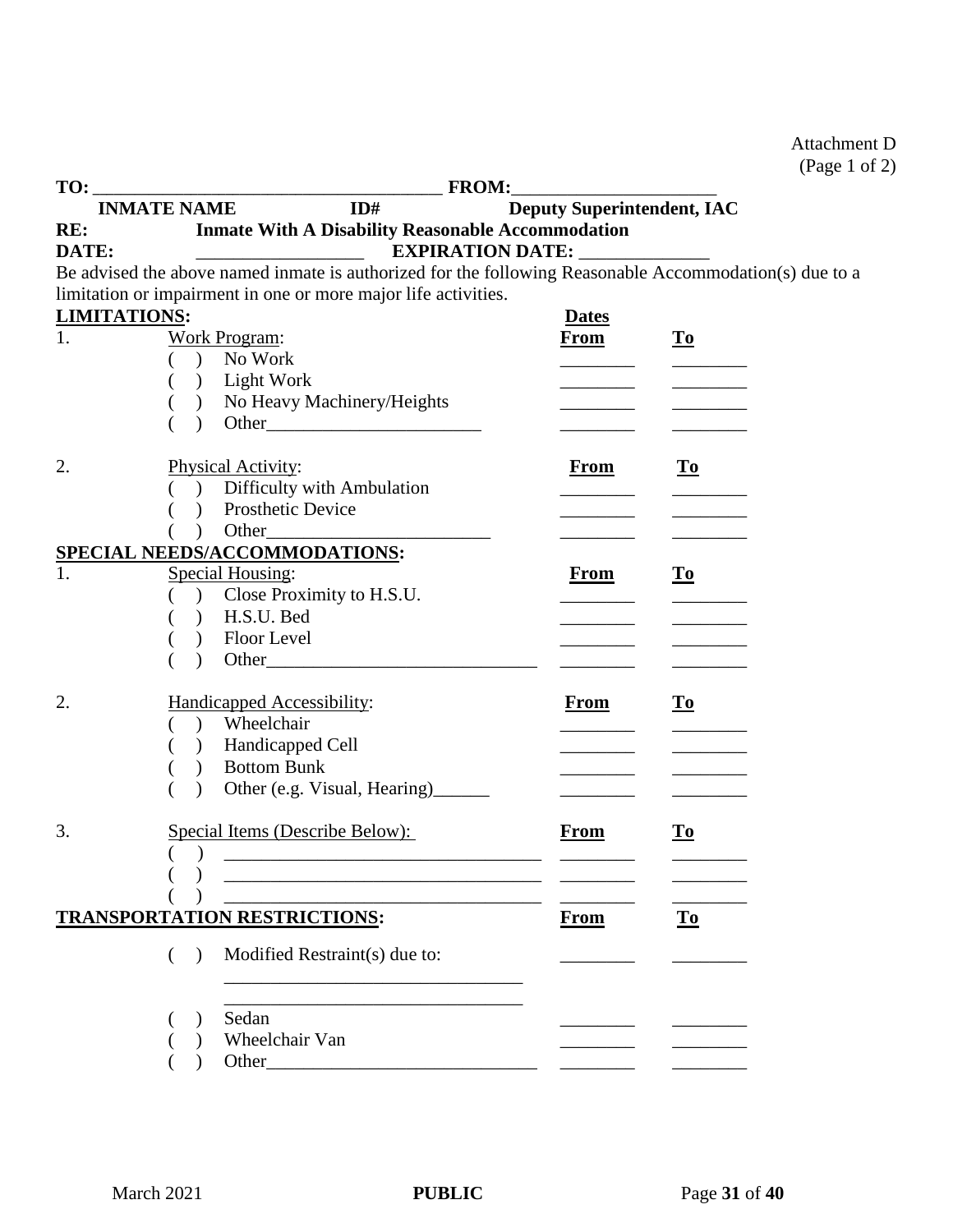Attachment D (Page 2 of 2)

#### **COMMENTS:**

**File**

\_\_\_\_\_\_\_\_\_\_\_\_\_\_\_\_\_\_\_\_\_\_\_\_\_\_\_\_\_\_\_\_\_\_\_\_\_\_\_\_\_\_\_\_\_\_\_\_\_\_\_\_\_\_\_\_\_\_\_\_\_\_\_\_\_\_\_\_ \_\_\_\_\_\_\_\_\_\_\_\_\_\_\_\_\_\_\_\_\_\_\_\_\_\_\_\_\_\_\_\_\_\_\_\_\_\_\_\_\_\_\_\_\_\_\_\_\_\_\_\_\_\_\_\_\_\_\_\_\_\_\_\_\_\_\_\_ \_\_\_\_\_\_\_\_\_\_\_\_\_\_\_\_\_\_\_\_\_\_\_\_\_\_\_\_\_\_\_\_\_\_\_\_\_\_\_\_\_\_\_\_\_\_\_\_\_\_\_\_\_\_\_\_\_\_\_\_\_\_\_\_\_\_\_\_ \_\_\_\_\_\_\_\_\_\_\_\_\_\_\_\_\_\_\_\_\_\_\_\_\_\_\_\_\_\_\_\_\_\_\_\_\_\_\_\_\_\_\_\_\_\_\_\_\_\_\_\_\_\_\_\_\_\_\_\_\_\_\_\_\_\_\_\_ **COPY: Assistant Deputy Commissioner of Clinical Services Superintendent Deputy Superintendent of Programs Director of Security Shift Commanders, 7-3, 3-11, 11-7 Health Services Administrator Institutional Assignment Officer Property Officer Inmate's Six-Part Folder**

\_\_\_\_\_\_\_\_\_\_\_\_\_\_\_\_\_\_\_\_\_\_\_\_\_\_\_\_\_\_\_\_\_\_\_\_\_\_\_\_\_\_\_\_\_\_\_\_\_\_\_\_\_\_\_\_\_\_\_\_\_\_\_\_\_\_\_\_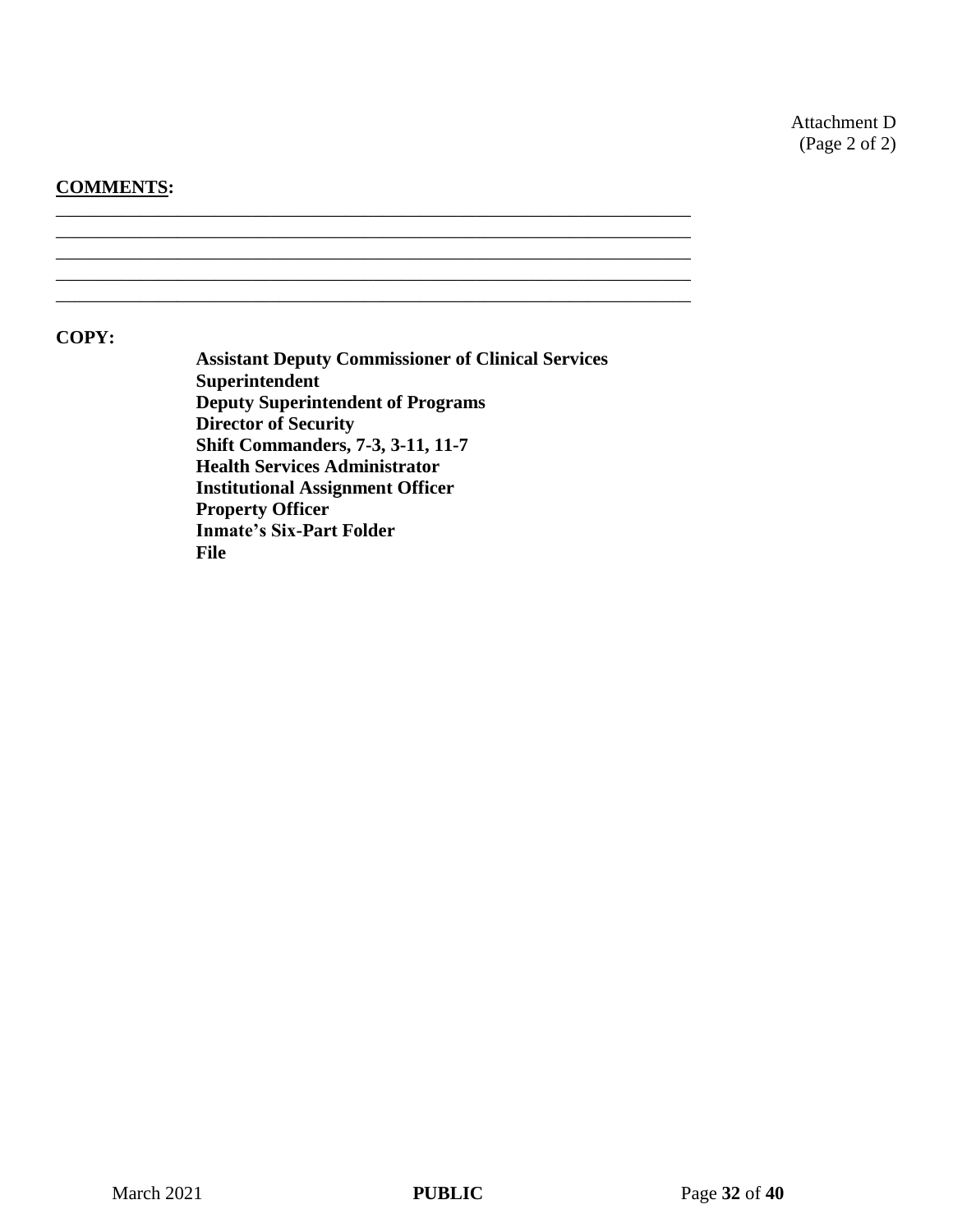## **Massachusetts Department of Correction Inmate Orientation to ADA**

If you have a disability (defined below), you have the right to request reasonable accommodations per DOC policy **103 DOC 408, Reasonable Accommodations for Inmates**, in order to make programs and services you are receiving, or will receive, more accessible and usable to you. Under the Americans with Disabilities Act (ADA), an individual with a disability is a person who has:

- $\triangleright$  A physical or mental impairment that substantially limits one or more major life activities, such as: walking, talking, hearing, seeing, caring for oneself, or working;
- $\triangleright$  A record of such impairment; or
- $\triangleright$  Is regarded as having such an impairment.

A reasonable accommodation is any change in the environment or the way in which tasks are completed that allows you to participate in the program or service. Accommodating a disability is always evaluated in the context of it not being an undue burden on the Department, not jeopardizing safety or security, or not resulting in a fundamental alteration in the nature of a program or activity. The Department will attempt, upon request, to provide appropriate auxiliary aids and services to enhance communication for qualified inmates with disabilities so that they may participate fully in Department programs and services. The Department will also provide other means of making information and communications accessible to inmates who have speech, hearing, or vision impairments.

#### **How to Ask for a Reasonable Accommodation**

If you need a reasonable accommodation at any point while in the custody of the Massachusetts Department of Correction, ask any staff for a Request for Reasonable Accommodation form to fill out. Request forms can also be found in housing units and the facility library. Fill out the Request Section of the form, sign, and date it. If you need help filling out the request, ask a staff person. Your request will be reviewed and responded to within twenty (20) business days after the staff member receives your request. You will receive the decision regarding your request in writing.

#### **How to Make a Complaint/Seek Review**

If your request for accommodation is denied or modified by the Institution ADA Coordinator, or if you disagree with the decision, you have the right to file an appeal to the Department ADA Coordinator for Inmates by completing the Appeal from Denial of Request for Reasonable Accommodation which any staff can give you or which you can obtain in the library.

By signing below, you are stating that you have been oriented and understand your rights under the ADA while in the custody and/ or supervision of the Massachusetts Department of Correction.

#### **NO, I am not requesting an accommodation at this time. I have been provided the Telecommunication Aids and Services for Effective Communication form.**

| <b>Inmate Printed Name:</b>                                          |                         |  |
|----------------------------------------------------------------------|-------------------------|--|
| Inmate Signature:                                                    | Inmate ID $#$ :         |  |
| Facility:                                                            | Date:                   |  |
| <b>Staff Printed Name:</b>                                           | <b>Staff Signature:</b> |  |
| $\Box$ YES, I am requesting a reasonable accommodation at this time. |                         |  |

 **I have been given a Request for Reasonable Accommodation form to complete. I have been provided the Inmates with Disabilities Notice of Rights Under the Americans with Disabilities Act, copy of policy 103 DOC 408, Reasonable Accommodations for Inmates, and the Telecommunication Aids and Services for Effective Communication form.**

| Inmate Printed Name:                               |                   |
|----------------------------------------------------|-------------------|
| Inmate Signature:                                  | Inmate ID $#$ :   |
|                                                    | Date:             |
| <b>Staff Printed Name:</b>                         | _Staff Signature: |
| cc: Institution ADA Coordinator, Inmate ADA Record |                   |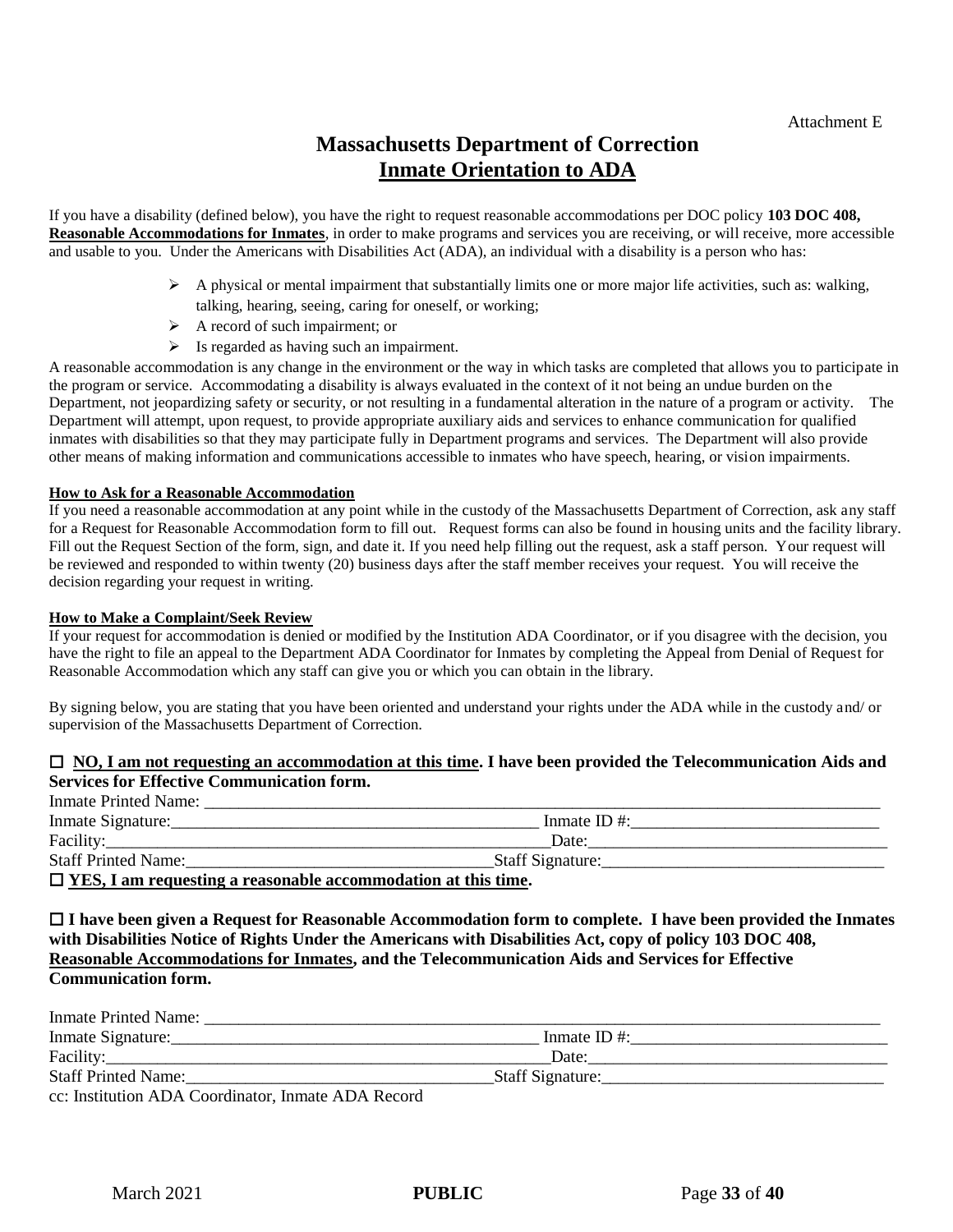#### Telecommunication Aids and Services for Effective Communication

Video Phone, Video Relay Service (VRS), Teletypewriter Telephone (TTY), Captioned Telephone (CapTel), Amplification Enabled Telephone and Hearing Aid Compatible Telephone

#### Videophone and Video Relay Service (VRS)



Inmates can make direct videophone calls to effectively communicate with sign language speakers through point-to-point video communication.

VRS calls allow the inmate to communicate in sign language with hearing individuals via an interpreter who will translate the sign language of the inmate back to the called party and then translate via sign language back to the inmate from the called party.

Inmates can request this reasonable accommodation through the Reasonable Accommodation process in DOC 408, Reasonable Accommodations for Inmates or through the Disability Accommodations Resources Assessment process.

Telephones will be placed in accessible locations for inmates with disabilities who have been granted access to Videophones.

Posters on Placing a Direct and VRS call shall be available to view above all stationary Videophones and in the respective housing units.

#### Teletypewriter Telephone (TTY)

TTY can be used by inmates with disabilities who have the ability to type written messages to either MA Relay Services or to another person with a Teletypewriter Telephone.

Inmates can request this reasonable accommodation through the Reasonable Accommodation process in DOC 408, Reasonable Accommodations for Inmates or through the Disability Accommodations Resources Assessment process.



Telephones will be placed in accessible locations for inmates with disabilities who have been granted access to TTY phones.



#### **Captioned Telephone (CapTel)**

CapTel telephones can be used by inmates who have disabilities and have the ability to hear conversations on the telephone and read text from the person speaking on the other end of telephone.

Inmates can request this reasonable accommodation through the Reasonable Accommodation process in DOC 408, Reasonable Accommodations for Inmates or through the Disability Accommodations Resources Assessment process.

Telephones will be placed in accessible locations for inmates with disabilities who have been granted access to CapTel telephones.

Telephone hours of operation and accessibility need to be equal to that which is available to all inmates in the Institution. Also, telephone calls utilizing Videophones, VRS, TTY and Captel phones shall be afforded twice the amount of time to complete calls as is afforded to inmates who complete telephone calls using traditional telephones, subject to operational or security concerns or administrative constraints (e.g., institutional emergencies).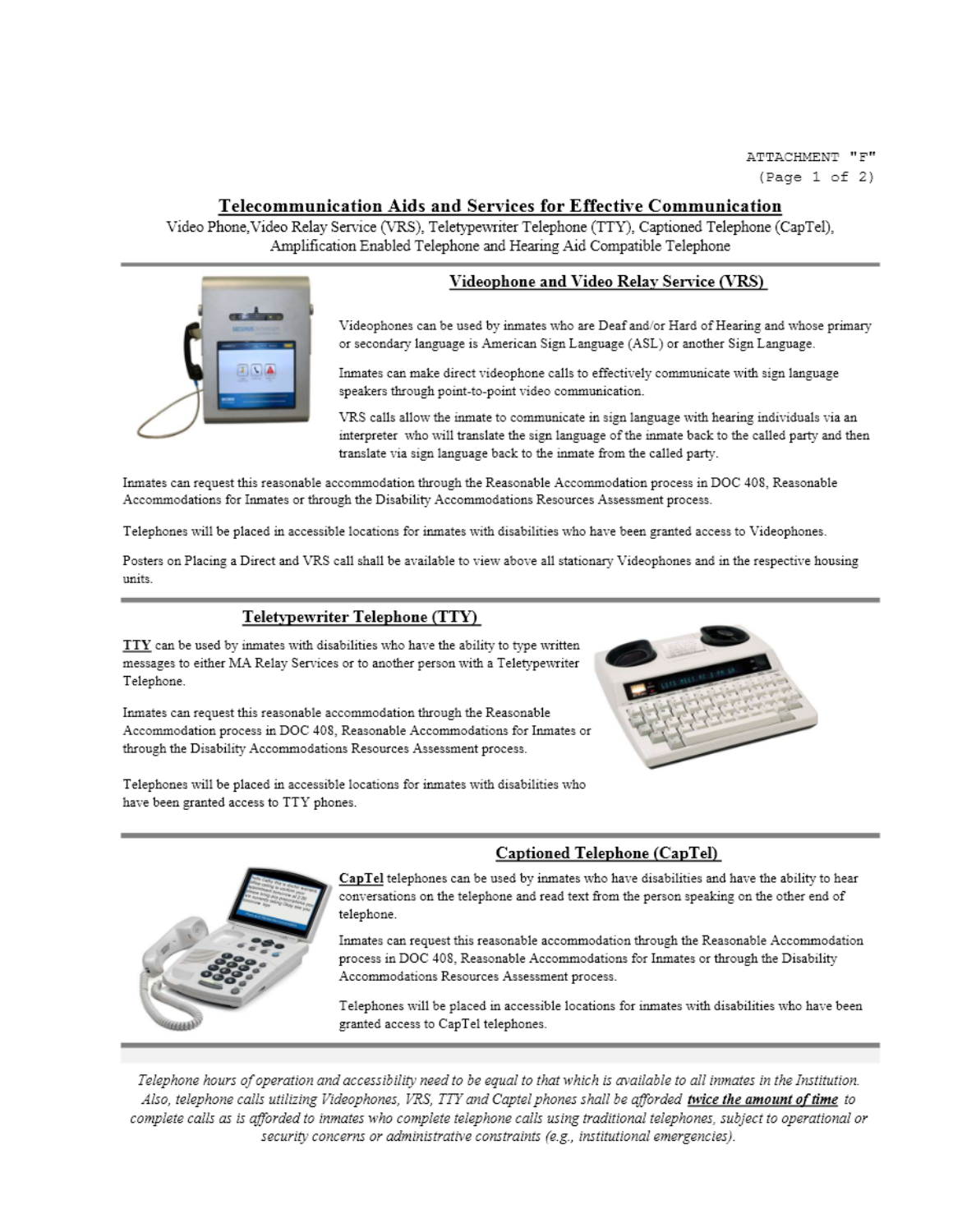ATTACHMENT "F"  $(Page 2 of 2)$ 

#### **Telecommunication Aids and Services for Effective Communication**

Videophone, Video Relay Service (VRS), Text Telephone (TTY), Caption Telephone (CapTel), Amplification Enabled Telephone and Hearing Aid Compatible Telephone

#### Traditional Telephones Adapted for Use by Deaf and Hard of Hearing

#### **Amplification Enabled Traditional Telephones**

Traditional telephones include a built in volume button that allows the user to amplify the call volume.

#### **Hearing Aid Capable Traditional Telephones**

Traditional telephones are hearing aid compatible in accordance with Federal Communication Commission Guidelines.



Telephone calls utilizing amplified traditional telephones and hearing aid compatible traditional telephones shall be afforded the same amount of time to complete calls as is afforded to inmates who complete telephone calls using traditional telephones.

The Department will attempt, upon request, to provide appropriate aids and services to enhance communication for qualified inmates with disabilities so that they may participate fully in Department programs and services. The Department will also provide other means of making communications accessible to inmates who have speech, hearing, or vision impairments. Supervisory staff on all shifts are trained on the location of the telephones, how to access the telephones, and how to properly utlitze the equipment.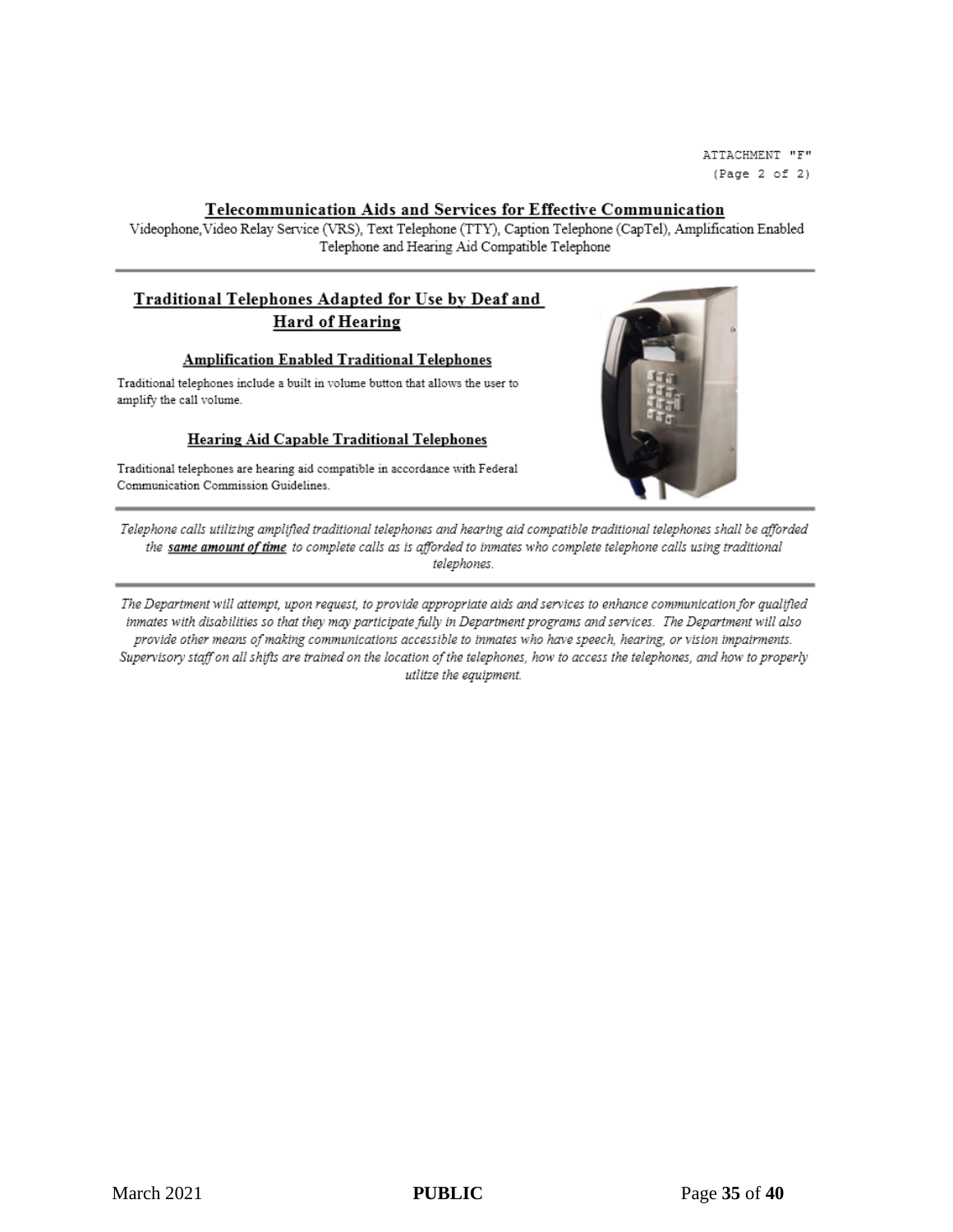# **Disability Accommodation Resources Assessment**

| Which describes you?                                                                                |                                                   |                                             |  |  |
|-----------------------------------------------------------------------------------------------------|---------------------------------------------------|---------------------------------------------|--|--|
| I am HARD OF HEARING                                                                                | $\Box$ Right Ear $\Box$ Left Ear $\Box$ Both Ears |                                             |  |  |
| I am DEAF                                                                                           | $\Box$ Right Ear $\Box$ Left Ear $\Box$ Both Ears |                                             |  |  |
| I am BLIND                                                                                          | $\Box$ Deaf-Blind                                 | $\Box$ Partially Blind $\Box$ Legally Blind |  |  |
| Which device(s) do you presently use?                                                               |                                                   |                                             |  |  |
| Hearing Aid(s) $\Box$ Right Ear                                                                     | $\Box$ Left Ear<br>$\Box$ Both Ears               |                                             |  |  |
| Cochlear Implant(s) $\Box$ Right Ear $\Box$ Left Ear<br>$\Box$ Both Ears                            |                                                   |                                             |  |  |
|                                                                                                     |                                                   |                                             |  |  |
|                                                                                                     |                                                   |                                             |  |  |
| Please indicate what, if any, telecommunication device accommodations you are requesting:           |                                                   |                                             |  |  |
| $\Box$ CapTel Captioned Telephone $\Box$ Telephone with Amplified Volume Control $\Box$ Video Phone |                                                   |                                             |  |  |
| $\Box$ TTY / TDD Teletypewriter $\Box$ Video Relay Services (VRS) $\Box$ Braille TTY                |                                                   |                                             |  |  |
| Please indicate what, if any, $aid(s)$ and/or service accommodations you are requesting:            |                                                   |                                             |  |  |
| $\Box$ Block Letter Communicator                                                                    | □ Closed Captioned Video                          | $\Box$ Hearing Aid(s)                       |  |  |
| □ I.D. Card or Badge                                                                                | $\Box$ I.D. Sign for Room                         | $\Box$ Picture Flashcard(s)                 |  |  |
| $\Box$ Pocket Talker Device                                                                         | $\Box$ Receiver / Pager                           | $\Box$ Vibrating Watch                      |  |  |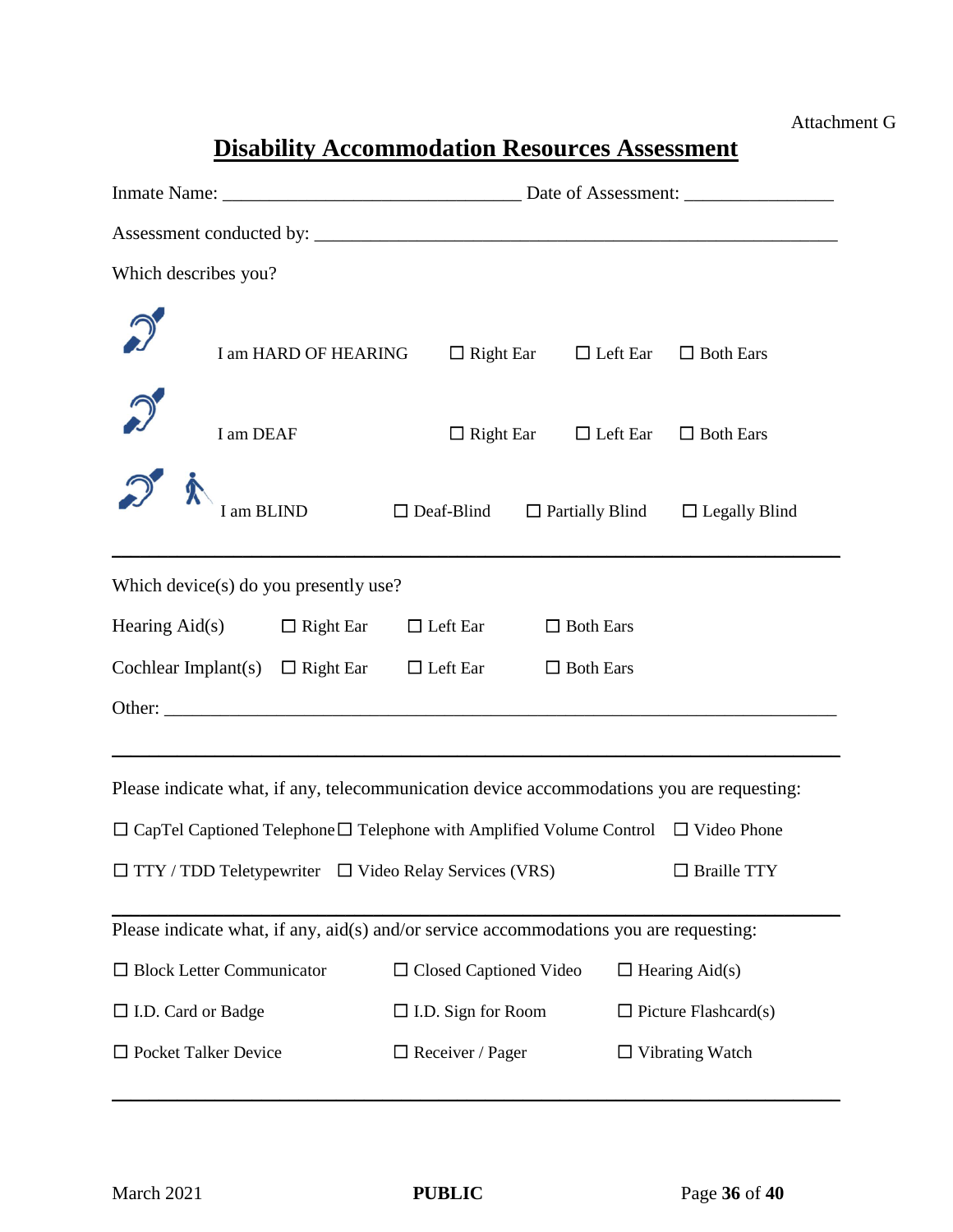Please indicate what, if any, secondary aid(s) and/or communication accommodations you are requesting:

| $\Box$ Braille Materials                                                                              | $\Box$ Face-to-Face Lip Reading                                                              | $\Box$ Gestures                                                                  |
|-------------------------------------------------------------------------------------------------------|----------------------------------------------------------------------------------------------|----------------------------------------------------------------------------------|
| $\Box$ Large Print Materials                                                                          | $\Box$ Nothing in or Obstructing the Mouth of a Person Speaking to You                       |                                                                                  |
| $\Box$ No Noise Environment                                                                           | $\Box$ Sign Language                                                                         | $\Box$ Slow Rate of Speech                                                       |
| $\Box$ Sound Amplification                                                                            | $\Box$ Writing Materials                                                                     | $\Box$ Written Communications                                                    |
| accommodations you are requesting:                                                                    | Please indicate what, if any, communication, interpretation, translation, or transliteration |                                                                                  |
| $\Box$ American Sign Language                                                                         | $\Box$ CART Provider                                                                         | $\Box$ Certified Deaf Interpreter                                                |
| $\Box$ Fingerspelling                                                                                 | $\Box$ Oral Interpreter                                                                      | $\Box$ Pidgin Sign Language                                                      |
| $\Box$ Signed Exact English                                                                           | $\Box$ Tactile American Sign Language                                                        |                                                                                  |
| $\Box$ Transliterator                                                                                 |                                                                                              |                                                                                  |
|                                                                                                       | <b>Results of Disability Accommodation Resources Assessment:</b>                             |                                                                                  |
|                                                                                                       |                                                                                              | □ Referred Inmate for Medical Assessment Date of Referral: _____________________ |
|                                                                                                       | Request(s) for reasonable accommodation(s) above are:                                        |                                                                                  |
| $\Box$ Request(s) Granted<br>$\Box$ Request(s) Denied<br>$\Box$ Request(s) Partially Granted / Denied |                                                                                              |                                                                                  |
|                                                                                                       |                                                                                              |                                                                                  |
|                                                                                                       |                                                                                              |                                                                                  |
| <b>Institution ADA Coordinator</b>                                                                    |                                                                                              |                                                                                  |
|                                                                                                       | $\Box$ Inmate Appealing Decision to Department ADA Coordinator for Inmates                   |                                                                                  |
|                                                                                                       |                                                                                              |                                                                                  |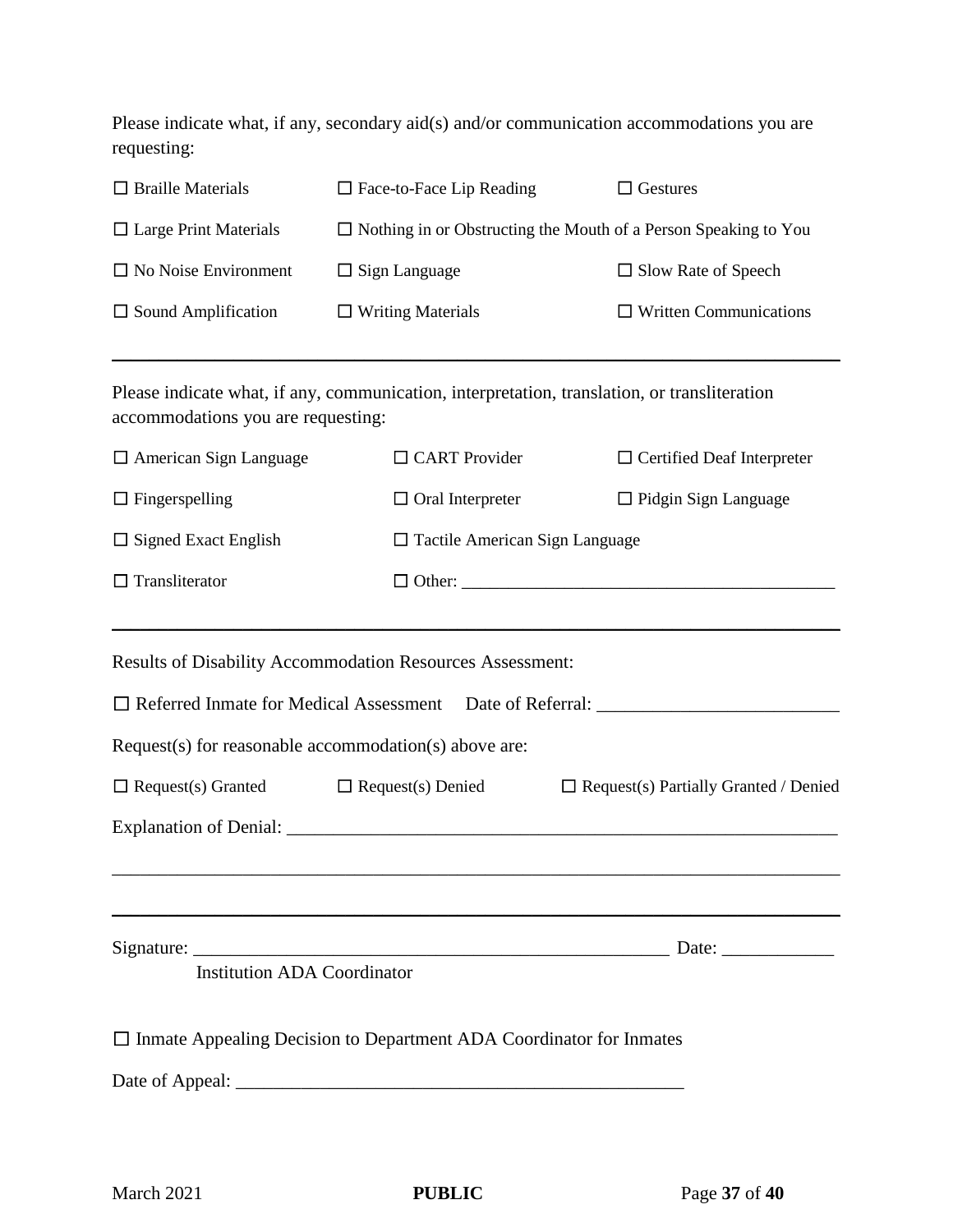## **Disability Accommodation Resources Assessment**

## **Index of Terms**

## **Telecommunication Devices:**

**CapTel (Captioned Telephone)** – is a telephone that displays real-time text captions throughout the conversation, allowing the user to both listen to the call and/or read the written captions.

**Telephone with Amplified Volume Control** – these phones feature amplification controls that allow the user to turn the volume up higher than on a traditional phone.

**Videophone** – is a video device for those who use sign language to communicate with others.

**TTY / TDD-Teletypewriter** – these are text-based telecommunication devices that allow people to type messages back and forth.

**Video Relay Services (VRS)** – is a telecommunications service that enables people who use sign language to communicate with voice telephone users through video equipment, rather than through typed text.

**Braille TTY** – is a device that enables a deaf-blind person who reads braille to use the telephone. This device can also be used as a face-to-face communication device with which a deaf-blind person can communicate with a sighted individual who does not know braille.

## **Aids and Services:**

**Block Letter Communicator** - is a communication device for individuals who are deaf-blind and who do not know Braille to communicate with sighted individuals. When a sighted person types on the unit's keyboard, the characters are presented as extra-large tactile block letters which a deaf-blind individual can feel.

**Closed Caption Video** – provides synchronized text of speech associated with a video, computer or television presentation.

**I.D. Card or Badge** – identifies the wearer as deaf or hard of hearing.

**I.D. Sign for Room** – identifies an occupant as deaf or hard of hearing.

**Picture Flashcard(s)** – these are visual aids that employ pictures to facilitate communication with deaf and hard of hearing individuals.

**Pocket Talker Device** – is a small unit, about the size of a deck of cards, with an attached microphone that transmits sound signals to someone wearing earphones or earbuds.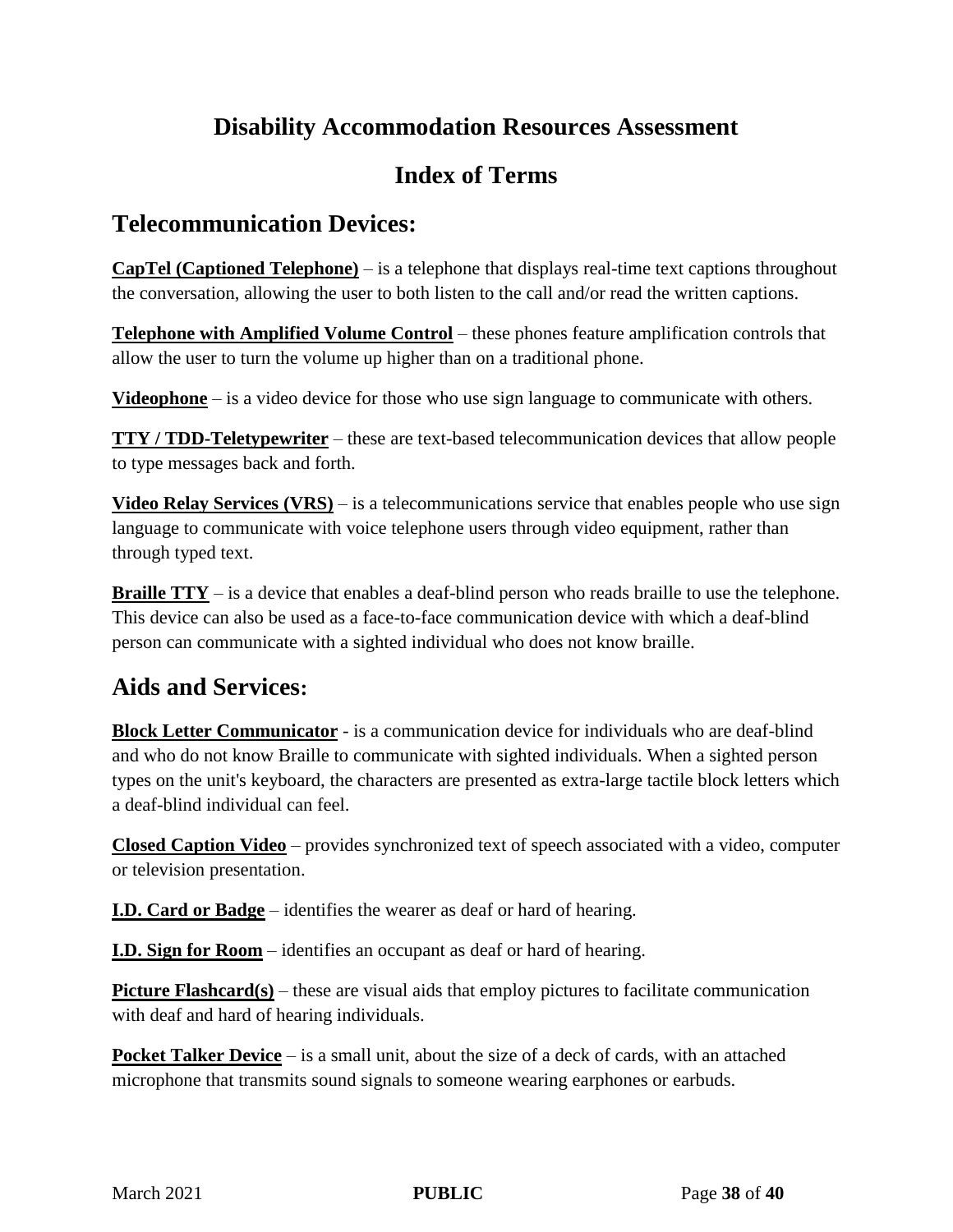**Receiver / Pager** – is a small wearable device that can be used to alert or notify a deaf or hard of hearing individual by vibration, sound, or flashing lights.

**Vibrating Watch** – is a watch that uses vibrations to enable a deaf or hard of hearing person to set reminder alerts; i.e. appointments, count time, etc.

## **Secondary Aids and Communication Accommodations:**

**Braille** – is a communication system that enables blind and/or deaf blind individuals to read and write through touch.

**Face-To-Face Lip Reading** – this is form of speech reading that helps individuals with hearing loss to understand speech by watching the speaker's mouth and face.

**Gestures** – are non-verbal communications that add emphasis to spoken communication; i.e. facial expressions, body postures, hand movement, etc.

**Large Print Materials** – these are written materials which feature larger printing or font size.

**Nothing in or Obstructing the Mouth of a Person Speaking to You** – an unobstructed view of a speaker's mouth is necessary for deaf and hard of hearing individuals who read lips. It is important that the speaker face the lip reader and does not have food and/or gum in his/her mouth while speaking.

**No Noise Environment** – quiet environments enable hard of hearing individuals to better hear, understand, and/or concentrate.

**Sign Language** – is a language that employs signs made with the hands and other movements, including facial expressions and postures of the body.

**Slow Rate of Speech** – speaking slowly and clearly, but naturally, without shouting enable hard of hearing individuals to better hear and/or understand.

**Sound Amplification** – is a means of increasing the volume of sound by natural means and/or devices; i.e. speaking loudly and/or using an assistive device.

**Writing Materials** – these may be helpful tools to facilitate short communications with some deaf and hard of hearing individuals.

**Written Communications** – text based communications such as traditional text, TTY/TDD devices, closed captioning features, etc.